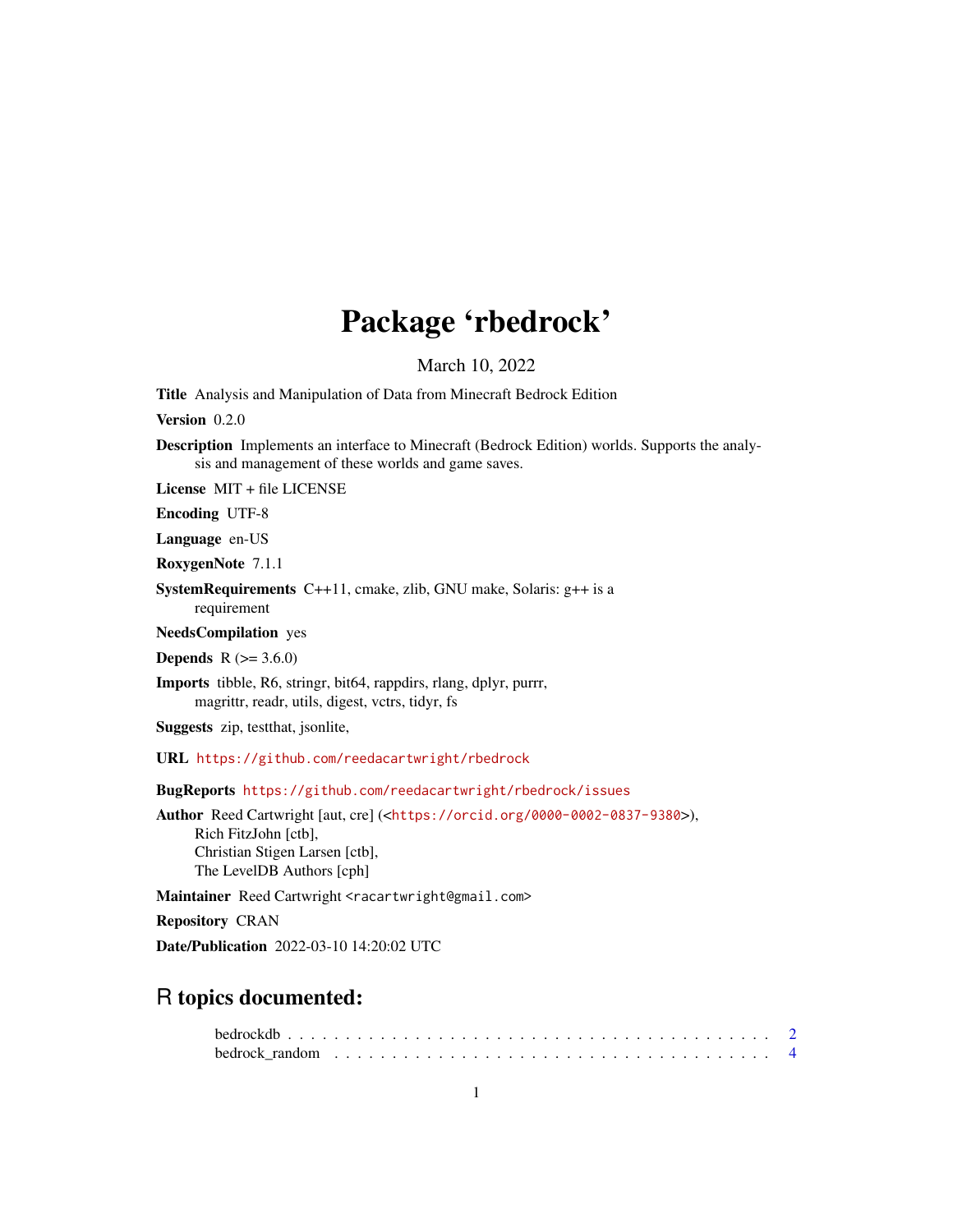#### <span id="page-1-0"></span>2 bedrockdb

|       |           | 5              |
|-------|-----------|----------------|
|       |           | 6              |
|       |           | 7              |
|       | Checksums | $\overline{7}$ |
|       |           | 8              |
|       |           | 9              |
|       |           | 10             |
|       |           | 11             |
|       |           | 11             |
|       |           | 12             |
|       |           | 13             |
|       |           | 14             |
|       |           | 15             |
|       |           | 16             |
|       |           | 17             |
|       |           | 18             |
|       |           | 19             |
|       |           | 19             |
|       |           | 21             |
|       |           | 23             |
|       |           | 24             |
|       |           | 25             |
|       |           | 25             |
|       |           | 26             |
|       |           | 27             |
|       |           | 27             |
|       |           | 28             |
|       |           | 28             |
|       |           | 29             |
| Index |           | 32             |

bedrockdb *Open a Bedrock Edition world for reading and writing.*

# Description

bedrockdb opens a handle to a leveldb database that contains save-game data for a Bedrock Edition world. On success, it returns an R6 class of type 'bedrockdb' that can be used directly for low-level reading and writing access to the db or can be passed to higher-level functions. The handle to the database can be closed by passing it to close.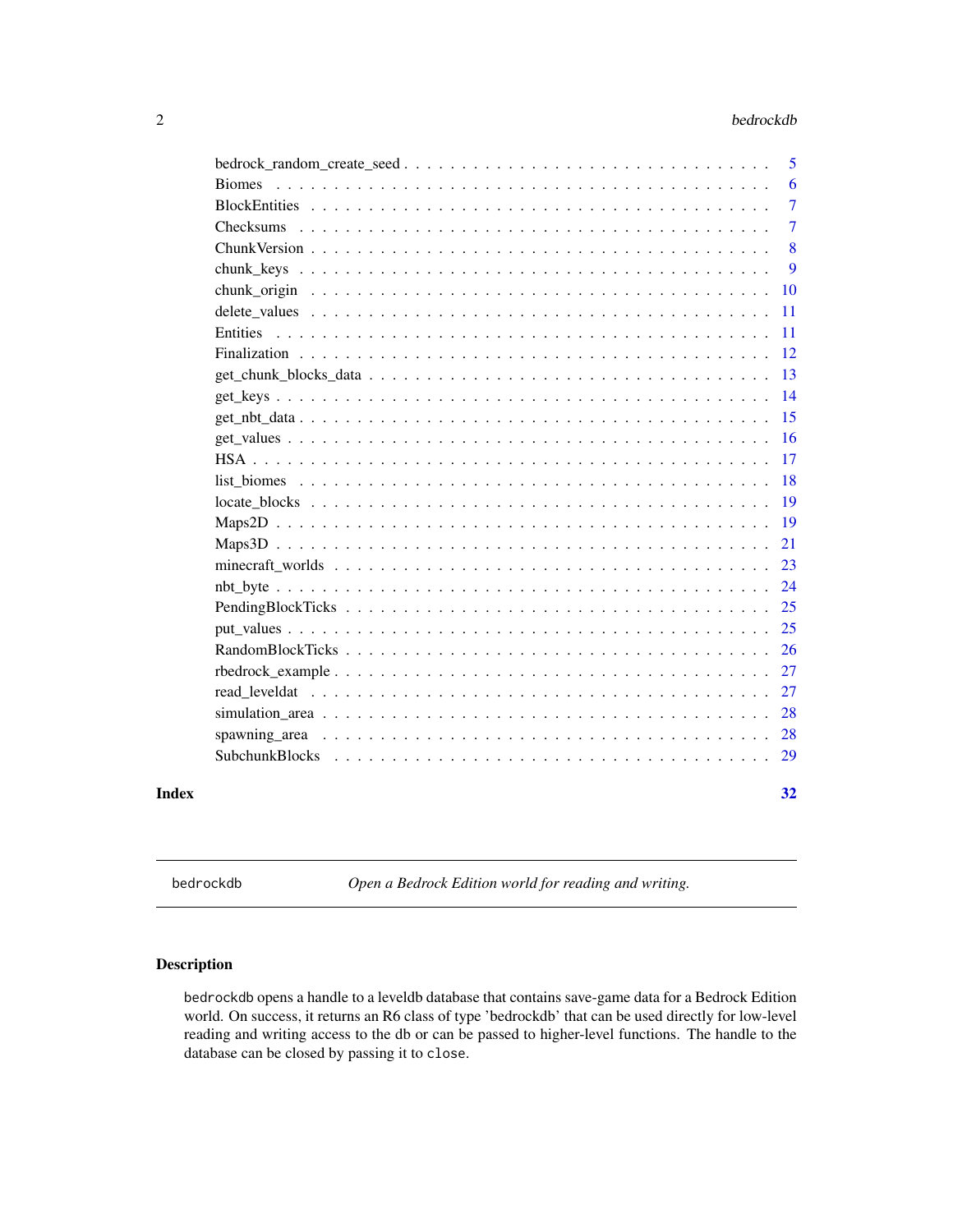#### bedrockdb 3

# Usage

```
bedrockdb(
 path,
 create_if_missing = FALSE,
 error_if_exists = NULL,
 paranoid_checks = NULL,
 write_buffer_size = 4194304L,
 max_open_files = NULL,
 block_size = NULL,
  cache_capacity = 41943040L,
 bloom_filter_bits_per_key = 10L,
 compression_level = -1L
)
## S3 method for class 'bedrockdb'
```
 $close(con, compact = FALSE, ...)$ 

# Arguments

| path                      | The path to a world folder. If the path does not exist, it is assumed to be the base<br>name of a world folder in the local minecraft Worlds directory. |  |  |  |  |  |  |
|---------------------------|---------------------------------------------------------------------------------------------------------------------------------------------------------|--|--|--|--|--|--|
| create_if_missing         |                                                                                                                                                         |  |  |  |  |  |  |
|                           | Create world database if it doesn't exist.                                                                                                              |  |  |  |  |  |  |
| error_if_exists           |                                                                                                                                                         |  |  |  |  |  |  |
|                           | Raise an error if the world database already exists.                                                                                                    |  |  |  |  |  |  |
| paranoid_checks           |                                                                                                                                                         |  |  |  |  |  |  |
|                           | Internal leveldb option                                                                                                                                 |  |  |  |  |  |  |
| write_buffer_size         |                                                                                                                                                         |  |  |  |  |  |  |
|                           | Internal leveldb option                                                                                                                                 |  |  |  |  |  |  |
|                           | max_open_files Internal leveldb option                                                                                                                  |  |  |  |  |  |  |
| block_size                | Internal leveldb option                                                                                                                                 |  |  |  |  |  |  |
|                           | cache_capacity Internal leveldb option                                                                                                                  |  |  |  |  |  |  |
| bloom_filter_bits_per_key |                                                                                                                                                         |  |  |  |  |  |  |
|                           | Internal leveldb option                                                                                                                                 |  |  |  |  |  |  |
| compression_level         |                                                                                                                                                         |  |  |  |  |  |  |
|                           | Internal leveldb option                                                                                                                                 |  |  |  |  |  |  |
| con                       | An database object created by bedrockdb.                                                                                                                |  |  |  |  |  |  |
| compact                   | Compact database before closing.                                                                                                                        |  |  |  |  |  |  |
|                           | arguments passed to or from other methods.                                                                                                              |  |  |  |  |  |  |
|                           |                                                                                                                                                         |  |  |  |  |  |  |

# Value

On success, bedrockdb returns an R6 class of type 'bedrockdb'.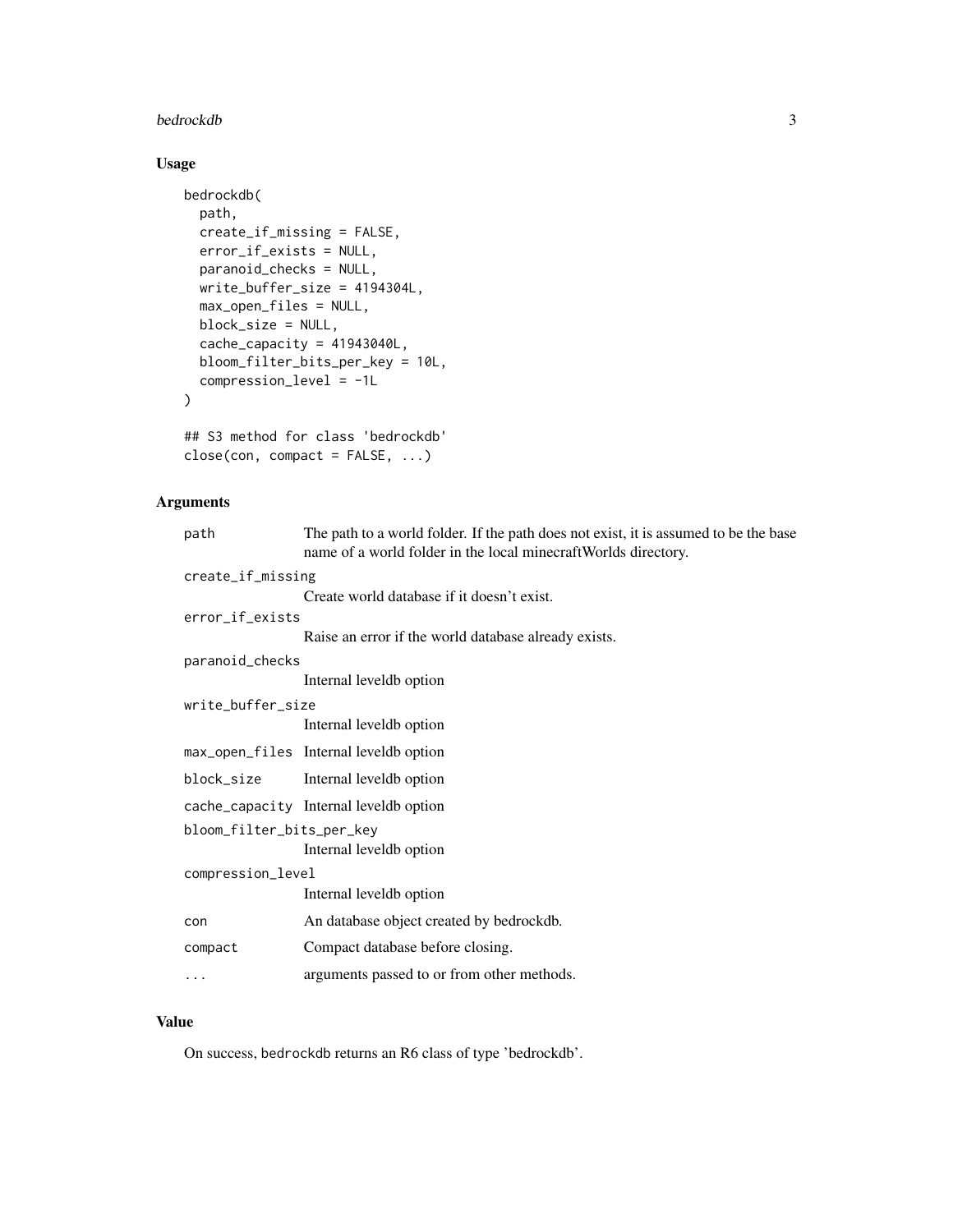#### Examples

```
# open an example works and get all keys
dbpath <- rbedrock_example_world("example1.mcworld")
db <- bedrockdb(dbpath)
keys <- get_keys(db)
close(db)
## Not run:
# open a world in the minecraftWorlds folder using a world id.
db <- bedrockdb("lrkkYFpUABA=")
# do something with db ...
close(db)
# open a world using absolute path
db <- bedrockdb("C:\\\\minecraftWorlds\\\\my_world")
# do something with db ...
close(db)
## End(Not run)
```
bedrock\_random *Random Number Generation for Minecraft*

#### **Description**

Bedrock Edition's central random number algorithm is MT19937. However, R's MT19937 code is not compatible with Bedrock's. These routines provide an API that is compatible with Bedrock's. bedrock\_random\_seed() seeds the random number generator. bedrock\_random\_state() returns the current state of the random number generator as a raw vector. bedrock\_random\_get\_uint() returns a 32-bit random integer. Default range is [0, 2^32-1]. bedrock\_random\_get\_int() returns a 31-bit random integer. Default range is [0, 2^31-1]. bedrock\_random\_get\_float() returns a random real number. Default range is [0.0, 1.0). bedrock\_random\_get\_double() returns a random real number Default range is [0.0, 1.0).

#### Usage

```
bedrock_random_seed(value)
```
bedrock\_random\_state(new\_state = NULL)

bedrock\_random\_get\_uint(n, max)

bedrock\_random\_get\_int(n, min, max)

bedrock\_random\_get\_float(n, min, max)

bedrock\_random\_get\_double(n)

<span id="page-3-0"></span>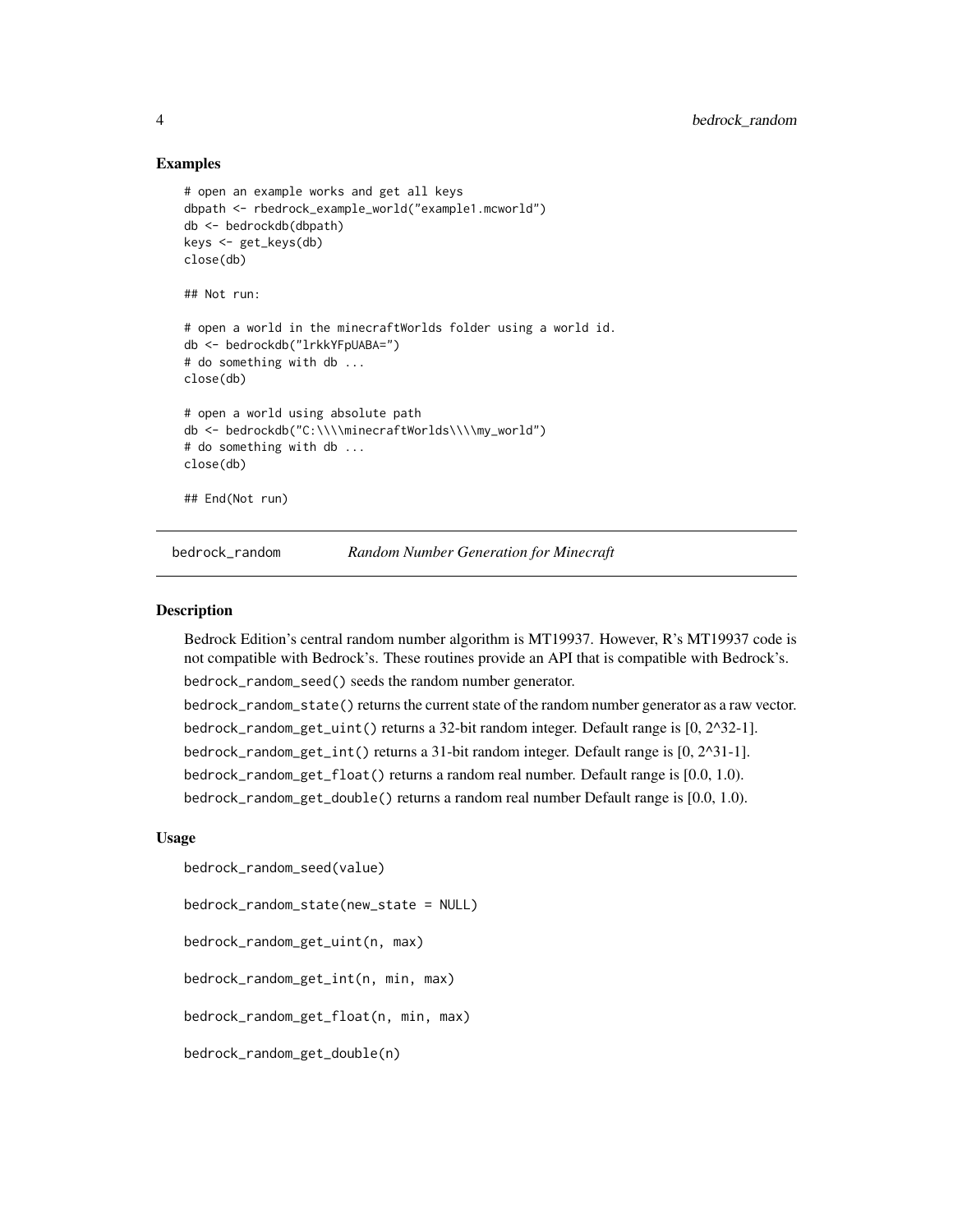# <span id="page-4-0"></span>Arguments

| value     | a scalar integer                                                                                                                                                 |
|-----------|------------------------------------------------------------------------------------------------------------------------------------------------------------------|
| new_state | a raw vector                                                                                                                                                     |
| n         | number of observations.                                                                                                                                          |
| min, max  | lower and upper limits of the distribution. Must be finite. If only one is specified,<br>it is taken as max. If neither is specified, the default range is used. |

# Examples

# seed the global random number generator bedrock\_random\_seed(5490L)

```
# save and restore rng state
saved_state <- bedrock_random_state()
bedrock_random_get_uint(10)
bedrock_random_state(saved_state)
bedrock_random_get_uint(10)
```
bedrock\_random\_create\_seed

*Random Number Seeds for Minecraft*

#### Description

bedrock\_random\_create\_seed() constructs a seed using the formulas type 1: x\*a ^ z\*b ^ salt, type 2:  $x*a + z*b + salt$ , and type 3:  $x*a + z*b$   $'s alt$ .

#### Usage

```
bedrock_random_create_seed(x, z, a, b, salt, type)
```
# Arguments

| x.z  | chunk coordinates      |
|------|------------------------|
| a, b | seed parameters        |
| salt | seed parameter         |
| type | which seed type to use |

#### Details

Minecraft uses several different kind of seeds during world generation and gameplay.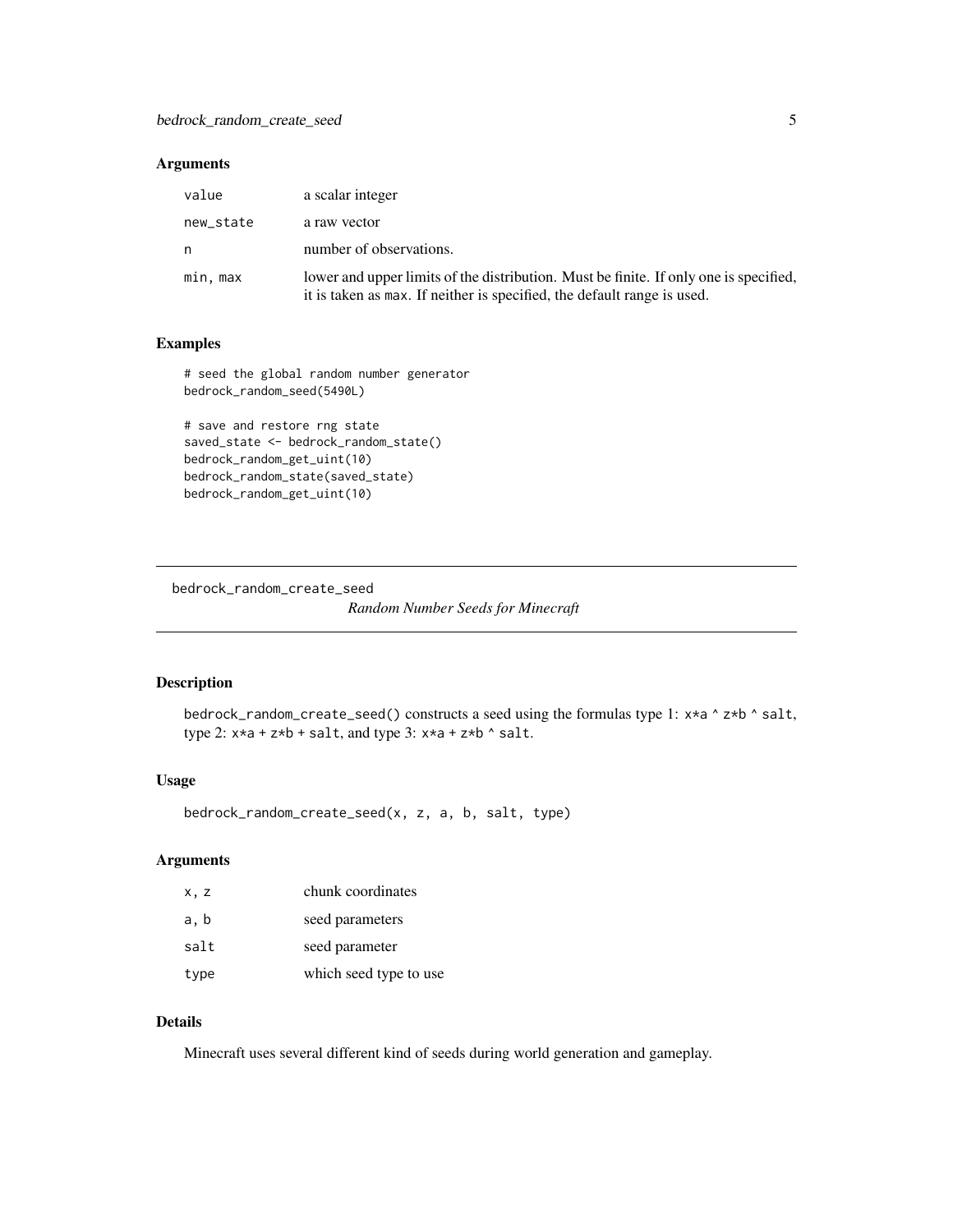#### Examples

```
# identify slime chunks
g <- tidyr::expand_grid(x=1:10, z=1:10)
is_slime_chunk <- purrr::pmap_lgl(g, function(x,z) {
  seed <- bedrock_random_create_seed(x,z,0x1f1f1f1f,1,0,type=1)
  bedrock_random_seed(seed)
  bedrock_random_get_uint(1,10) == 0})
```
Biomes *Read and write biome data.*

# Description

Biome data is stored as the second map in the 2DMaps data (tag 45). Each chunk stores its biome data as 256 uint8s.

get\_biomes\_data() loads biomes data from a bedrockdb. It will silently drop and keys not representing 2DMaps data.

get\_biomes\_value() loads biome data from a bedrockdb. It only supports loading a single value. put\_biomes\_data() put\_biomes\_values(), and put\_biomes\_value() update the biome information of chunks. They preserve any existing height data.

# Usage

```
get_biomes_data(db, x, z, dimension, return_names = TRUE)
get_biomes_value(db, x, z, dimension, return_names = TRUE)
put_biomes_data(db, data, missing_height = 0L)
put_biomes_values(db, x, z, dimension, values, missing_height = 0L)
put_biomes_value(db, x, z, dimension, value, missing_height = 0L)
```
#### Arguments

| db           | A bedrockdb object.                                                                                                     |
|--------------|-------------------------------------------------------------------------------------------------------------------------|
|              | x, z, dimension Chunk coordinates to extract data from. x can also be a character vector of db<br>keys.                 |
| return_names | return biome names instead of biome ids.                                                                                |
| data         | A list of character or integer vectors. Each element of the list must contain 256<br>values or an error will be raised. |
|              | missing height if there is no existing height data, use this value for the chunk.                                       |
| values       | a list of arrays containing biome names or ids.                                                                         |
| value        | an array containing biome names or ids.                                                                                 |
|              |                                                                                                                         |

<span id="page-5-0"></span>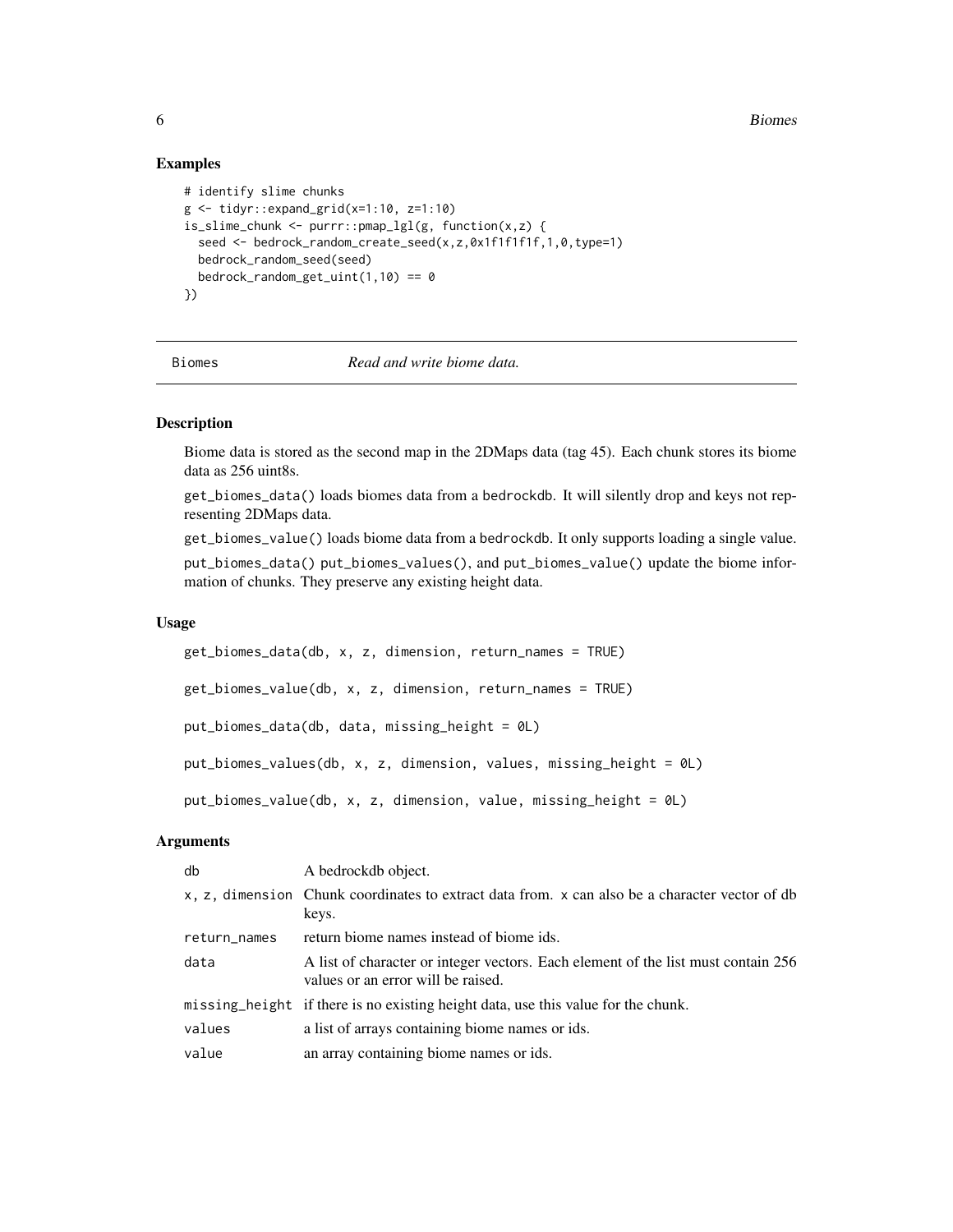# <span id="page-6-0"></span>BlockEntities 7

#### Value

get\_biomes\_data() returns a list of the of the values returned by get\_biome\_value().

An array containing biome information, with dimension "x" and "z". The indexes of the array are a horizontal position relative to the chunk origin.

BlockEntities *Load and store BlockEntities NBT data*

#### **Description**

BlockEntities data (tag 49) holds a list of NBT values for entity data associated with specific blocks.

get\_block\_entities\_data() loads BlockEntities data from a bedrockdb. It will silently drop and keys not representing BlockEntities data.

put\_block\_entities\_data() stores BlockEntities data into a bedrockdb.

#### Usage

```
get_block_entities_data(db, x = get_keys(db), z, dimension)
```

```
put_block_entities_data(db, data)
```
#### Arguments

| db   | A bedrockdb object.                                                                                     |
|------|---------------------------------------------------------------------------------------------------------|
|      | x, z, dimension Chunk coordinates to extract data from. x can also be a character vector of db<br>keys. |
| data | A named-list of key-value pairs for BlockEntities data.                                                 |

Checksums *Load and store Checksums data*

#### Description

Checksums data (tag 59) holds checksums for several chunk records. These records are 2DMaps (tag 45), SubchunkBlocks (tag 47), BlockEntities (tag 49), and Entities (tag 50).

get\_checksums\_data() loads Checksums data from a bedrockdb. It will silently drop and keys not representing Checksums data.

get\_checksums\_value() loads Checksums data from a bedrockdb. It only supports loading a single value.

update\_checksums\_data() recalculates Checksums data. It calculates checksums for the specified chunks' SubchunkBlocks, 2DMaps, BlockEntities, and Entities records in db and updates the Checksums record to match.

read\_checksums\_value() parses a binary Checksums record into a list of checksums.

write\_checksums\_value() converts Checksums from a named list into binary format.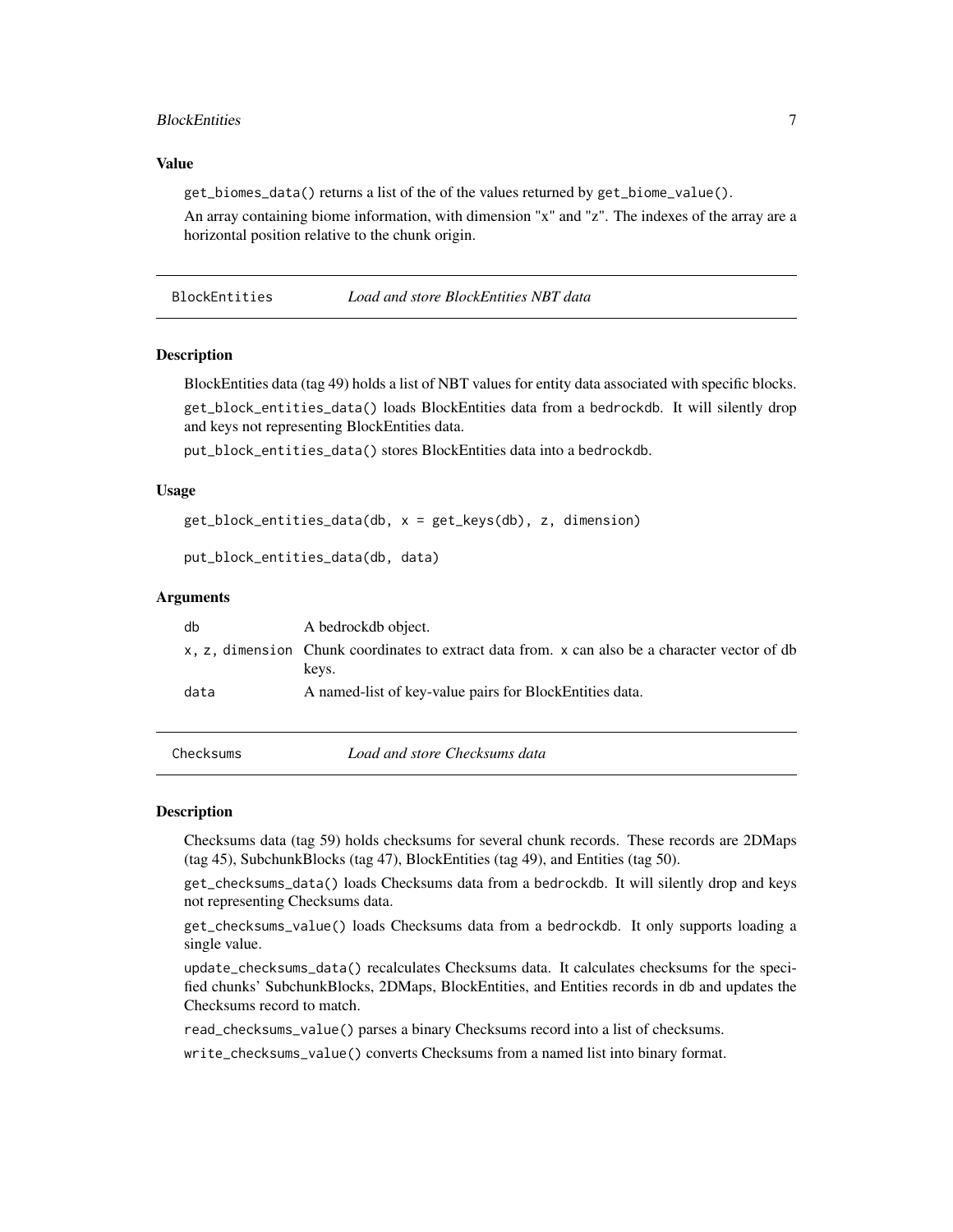```
get_checksums_data(db, x = get_keys(db), z, dimension)
```
get\_checksums\_value(db, x, z, dimension)

update\_checksums\_data(db, x, z, dimension)

read\_checksums\_value(rawdata)

write\_checksums\_value(object)

#### Arguments

| db      | A bedrockdb object.                                                                                     |
|---------|---------------------------------------------------------------------------------------------------------|
|         | x, z, dimension Chunk coordinates to extract data from. x can also be a character vector of db<br>keys. |
| rawdata | a raw vector holding binary Checksums data                                                              |
| object  | a named character vector in the same format as returned by read_checksums_value().                      |

# Value

get\_checksums\_data() returns a named-list of the values returned by get\_checksums\_value().

get\_checksums\_value() and read\_checksums\_value() return a character vector. The names of the character vector indicate which chunk record (tag and subtag) the checksum is for.

write\_checksums\_value() returns a raw vector.

ChunkVersion *Read and write chunk version data*

# Description

ChunkVersion data (tag 44) and ChunkVersionLegacy data (tag 118) store the version number of a chunk. In Minecraft version 1.16.100, chunk version data was moved from tag 118 to tag 44.

get\_chunk\_version\_data() retrieves chunk versions from a bedrockdb. It will silently drop and keys not representing ChunkVersion data.

put\_chunk\_version\_data(), put\_chunk\_version\_values(), and put\_chunk\_version\_value() store ChunkVersion data into a bedrockdb.

read\_chunk\_version\_value() decodes ChunkVersion data.

write\_chunk\_version\_value() encodes ChunkVersion data.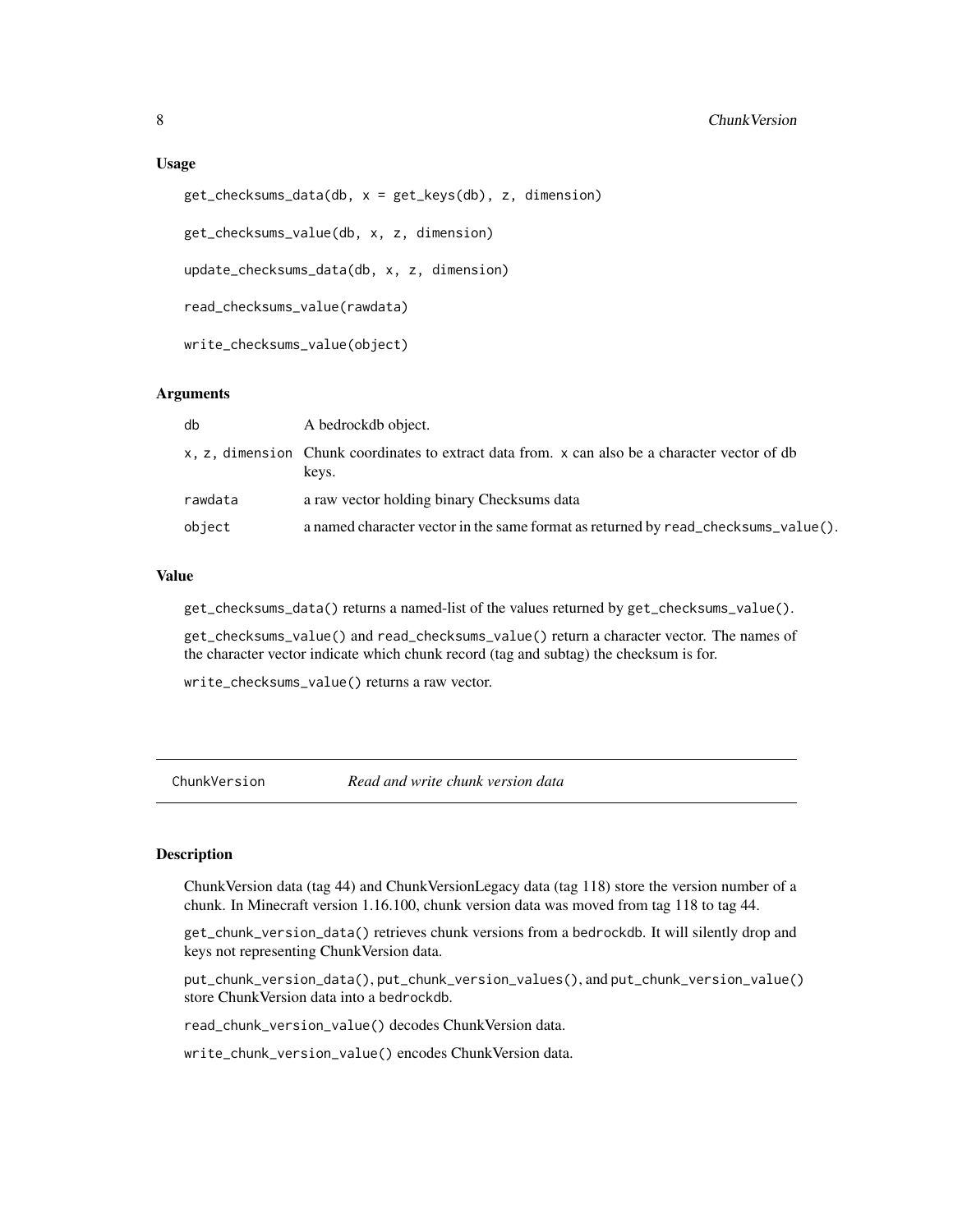<span id="page-8-0"></span>chunk\_keys 9

#### Usage

get\_chunk\_version\_data(db, x, z, dimension)

get\_chunk\_version\_value(db, x, z, dimension)

put\_chunk\_version\_data(db, data)

put\_chunk\_version\_values(db, x, z, dimension, values)

put\_chunk\_version\_value(db, x, z, dimension, value)

read\_chunk\_version\_value(rawdata)

write\_chunk\_version\_value(num)

## Arguments

| db      | A bedrockdb object.                                                                                             |
|---------|-----------------------------------------------------------------------------------------------------------------|
|         | x, z, dimension Chunk coordinates to extract version data from. x can also be a character vector<br>of db keys. |
| data    | A named-vector of key-value pairs for Chunk Version data.                                                       |
| values  | An integer vector                                                                                               |
| value   | A scalar integer vector                                                                                         |
| rawdata | A scalar raw.                                                                                                   |
| num     | A scalar integer.                                                                                               |
|         |                                                                                                                 |

chunk\_keys *Read and manipulate chunk keys*

#### **Description**

Chunk keys are keys to chunk data. A chunk key has a format which indicates the chunk it holds data for and the type of data it holds. This format is either @x:z:d:t or @x:z:d:t:s, where x and z indicates the coordinates of the chunk in chunk space, d indicates the dimension of the chunk, and t and s indicate the tag and subtag of the chunk.

parse\_chunk\_keys() splits chunk keys into their individual elements and returns a table with the results. Keys that do not contain chunk data are silently dropped.

create\_chunk\_keys() returns a vector of chunk keys formed from its arguments.

chunk\_positions() returns a matrix containing the chunk coordinates of keys.

chunk\_origins() returns a matrix containing the block coordinate of the NW corner of keys.

chunk\_tag\_str() and chunk\_tag\_int() convert between integer and character representations of chunk tags.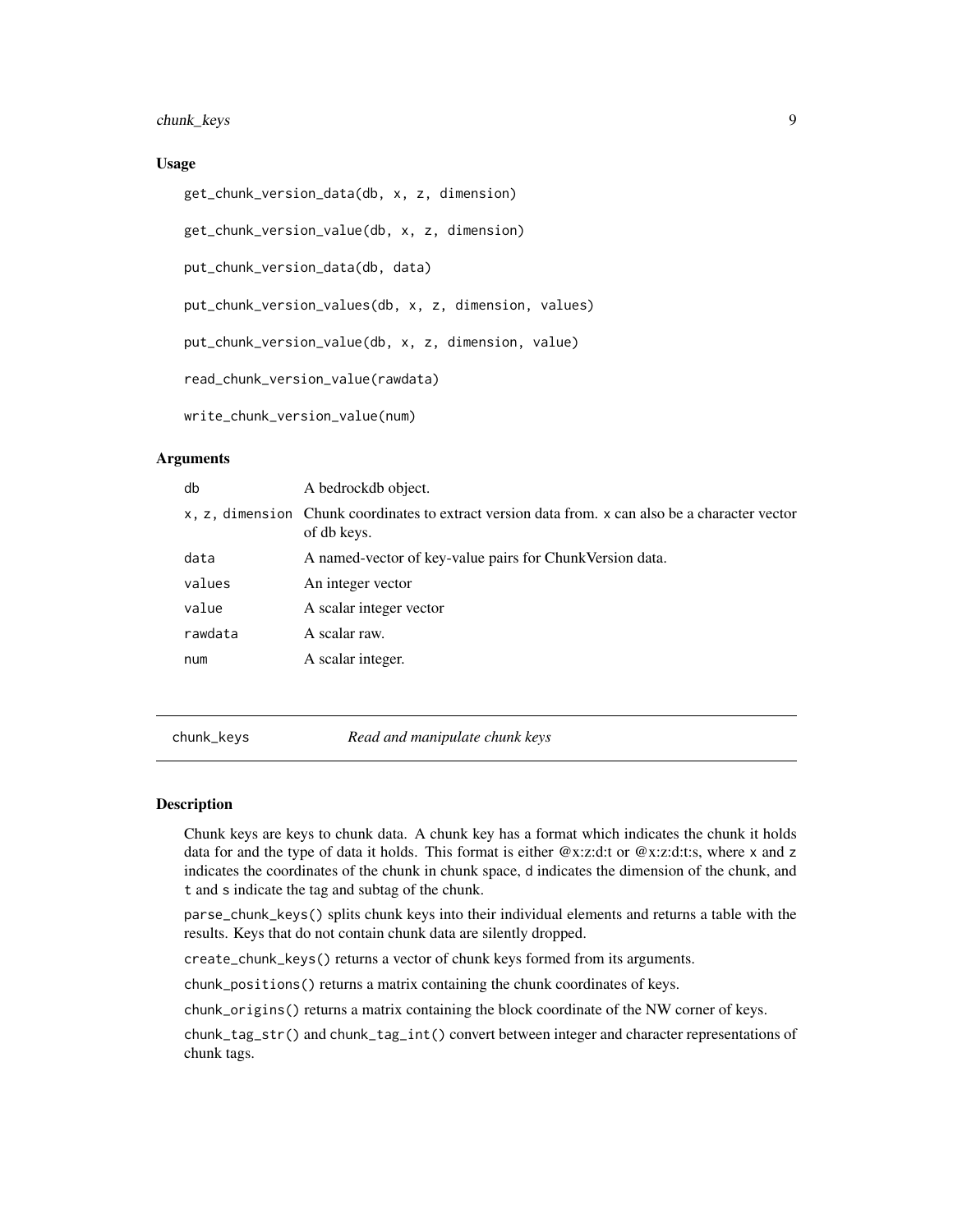# Usage

```
parse_chunk_keys(keys)
```
create\_chunk\_keys(x, z, dimension, tag, subtag)

chunk\_positions(keys)

chunk\_origins(keys)

chunk\_tag\_str(tags)

chunk\_tag\_int(tags)

# Arguments

| keys         | A character vector of database keys.                   |
|--------------|--------------------------------------------------------|
| $\mathsf{x}$ | Chunk x-coordinate                                     |
| z            | Chunk z-coordinate                                     |
| dimension    | dimension                                              |
| tag          | The type of chunk data.                                |
| subtag       | The subchunk the key refers to (Only used for tag 47). |
| tags         | a vector                                               |

# Examples

parse\_chunk\_keys("@0:0:0:47-1") create\_chunk\_keys(0, 0, 0, 47, 1)

chunk\_origin *Get or set the coordinates of the origin of a chunk*

# Description

Get or set the coordinates of the origin of a chunk

# Usage

```
chunk_origin(x)
```
chunk\_origin(x) <- value

# Arguments

| x     | an array of block data |
|-------|------------------------|
| value | an integer vector      |

<span id="page-9-0"></span>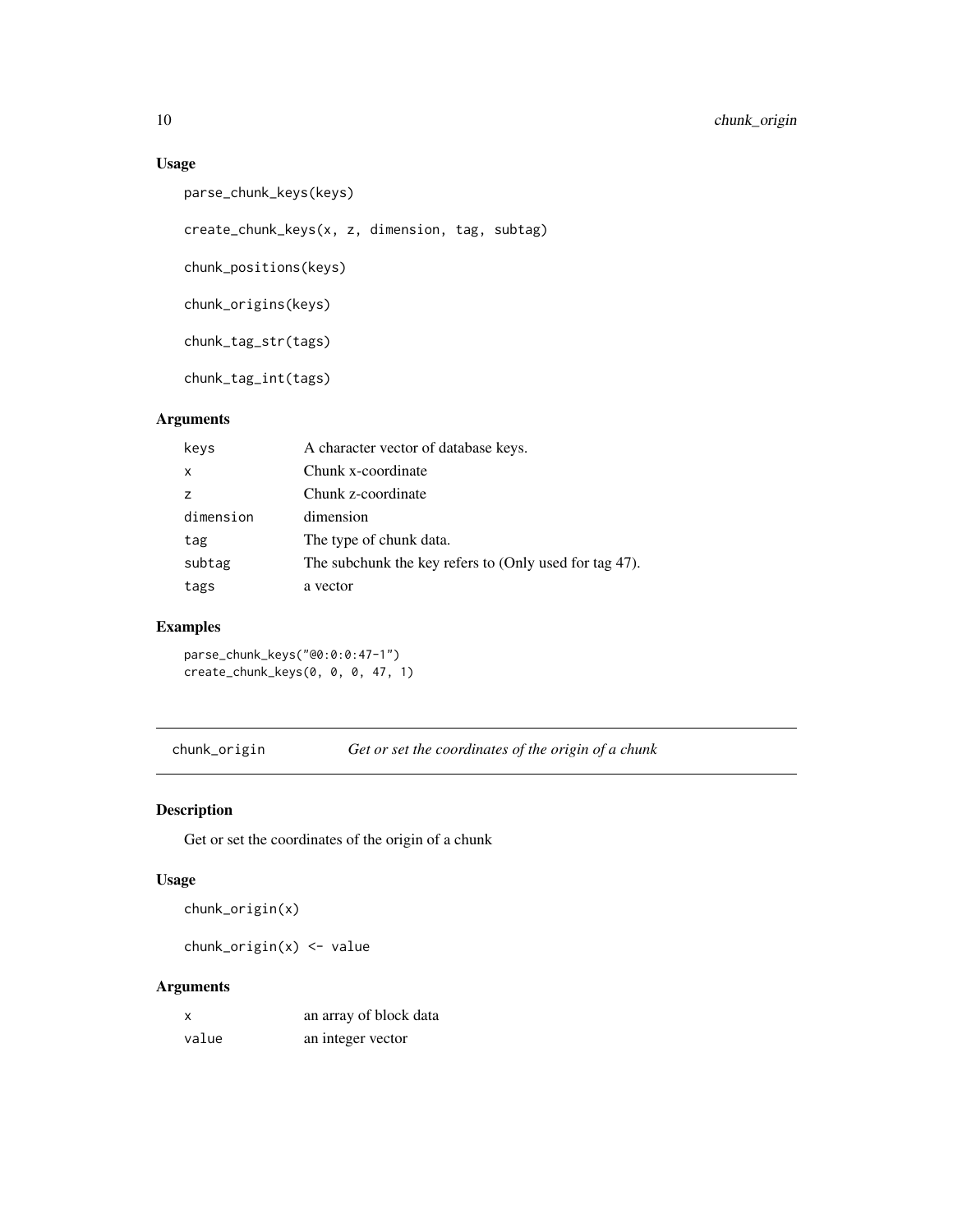<span id="page-10-0"></span>

# Description

Remove values from a bedrockdb.

#### Usage

```
delete_values(
  db,
 keys,
  report = FALSE,readoptions = NULL,
 writeoptions = NULL
)
```
#### Arguments

| db           | A bedrockdb object                                                |
|--------------|-------------------------------------------------------------------|
| keys         | A character vector of keys.                                       |
| report       | A logical indicating whether to generate a report on deleted keys |
| readoptions  | A bedrock_leveldb_readoptions object                              |
| writeoptions | A bedrock_leveldb_writeoptions object                             |

# Value

If report == TRUE, a logical vector indicating which keys were deleted.

Entities *Load and store Entities NBT data*

#### Description

Entities data (tag 50) holds a list of NBT values for mobs and other entities in the game.

get\_entities\_data() loads Entities data from a bedrockdb. It will silently drop and keys not representing Entities data.

put\_entities\_data() stores Entities data into a bedrockdb.

#### Usage

get\_entities\_data(db, x = get\_keys(db), z, dimension)

put\_entities\_data(db, data)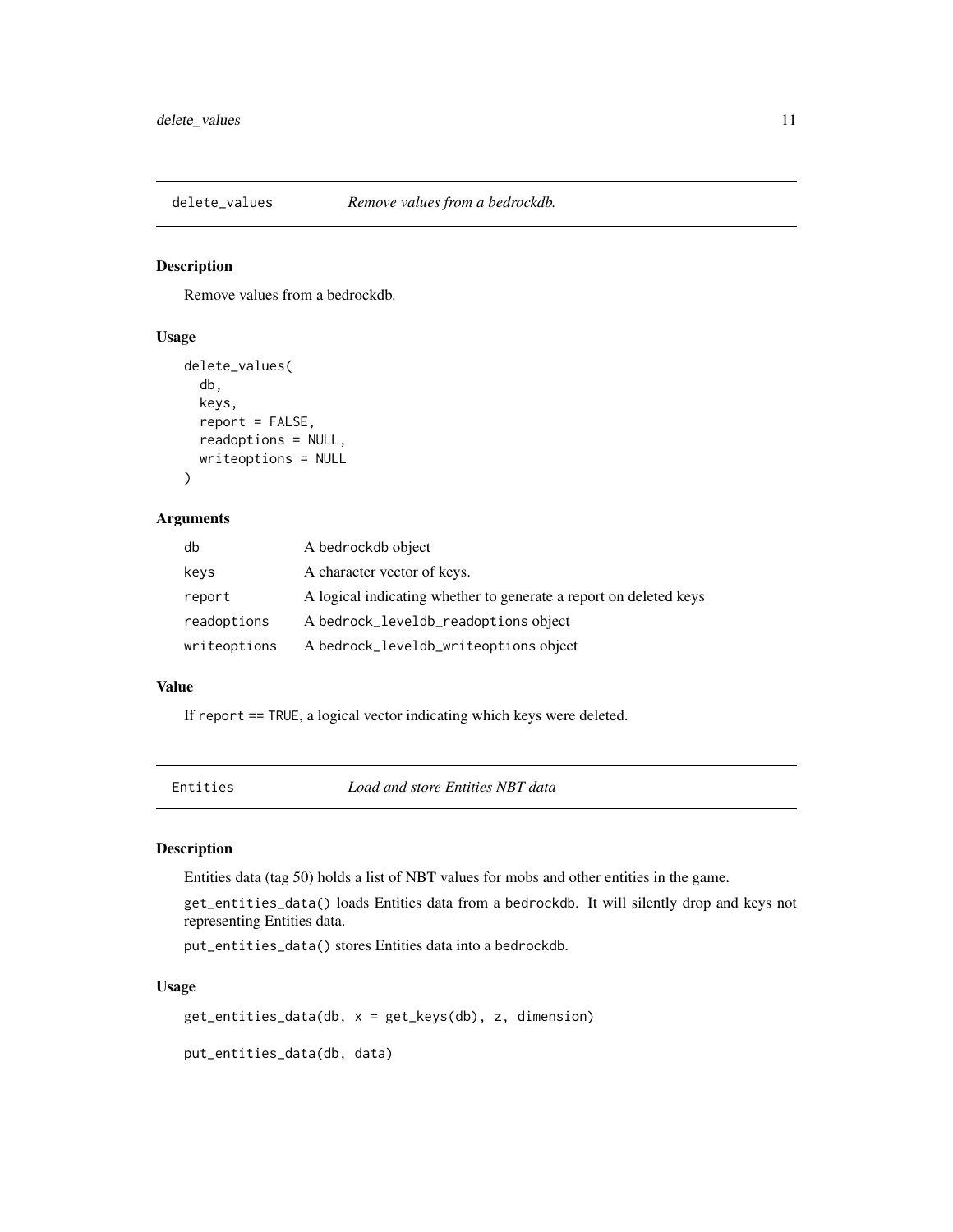#### <span id="page-11-0"></span>**Arguments**

| db           | A bedrockdb object.                                                                            |
|--------------|------------------------------------------------------------------------------------------------|
|              | x, z, dimension Chunk coordinates to extract data from. x can also be a character vector of db |
|              | keys.                                                                                          |
| data         | A named-list of key-value pairs for Entities data.                                             |
|              |                                                                                                |
| Finalization | Load and store Finalization data                                                               |

#### Description

Finalization data (tag 54) holds a number which indicates a chunk's state of generation.

get\_finalization\_data() loads Finalization data from a bedrockdb. It will silently drop and keys not representing Finalization data.

get\_finalization\_value() loads Finalization data from a bedrockdb. It only supports loading a single value.

put\_finalization\_data(), put\_finalization\_values(), and put\_finalization\_value() store Finalization data into a bedrockdb.

read\_finalization\_value() parses a binary Finalization record.

write\_finalization\_value() converts a Finalization value to a raw vector.

#### Usage

get\_finalization\_data(db, x, z, dimension)

get\_finalization\_value(db, x, z, dimension)

put\_finalization\_data(db, data)

put\_finalization\_values(db, x, z, dimension, values)

put\_finalization\_value(db, x, z, dimension, value)

read\_finalization\_value(rawdata)

write\_finalization\_value(value)

# Arguments

| db      | A bedrockdb object.                                                                            |
|---------|------------------------------------------------------------------------------------------------|
|         | x, z, dimension Chunk coordinates to extract data from. x can also be a character vector of db |
|         | keys.                                                                                          |
| data    | A named-vector of key-value pairs for Finalization data.                                       |
| values  | An integer vector                                                                              |
| value   | a scalar integer                                                                               |
| rawdata | a raw vector                                                                                   |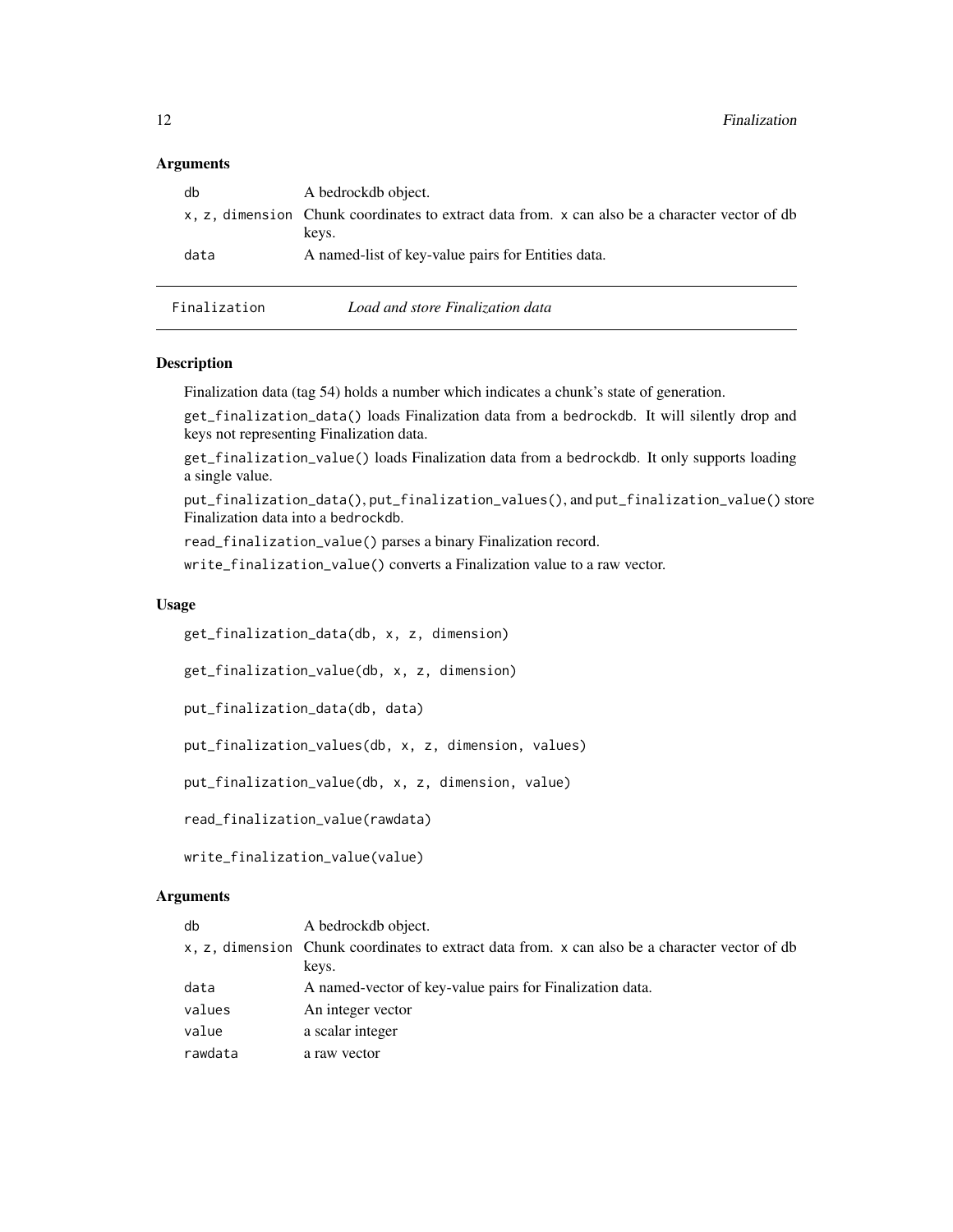# <span id="page-12-0"></span>Details

Finalization data contains the following information.

| Value | Name                   | Description                           |
|-------|------------------------|---------------------------------------|
| - 0   | NeedsInstaticking      | Chunk needs to be ticked              |
|       | <b>NeedsPopulation</b> | Chunk needs to be populated with mobs |
|       | Done                   | Chunk generation is fully complete    |

#### Value

get\_finalization\_data() returns a named integer vector of the values returned by get\_finalization\_value(). get\_finalization\_value() and read\_finalization\_value() return an integer.

get\_chunk\_blocks\_data *Load block data from one or more chunks*

# Description

These functions return block data as strings containing the block name and block states. The strings' format is blockname@state1=value1@state2=value2 etc. Blocks may have 0 or more states.

get\_chunk\_blocks\_value() is an alias for get\_chunk\_blocks\_data()

get\_chunk\_blocks\_value() loads block data from a bedrockdb. It only supports loading a single value.

put\_chunk\_blocks\_data(), put\_chunk\_blocks\_values(), and put\_chunk\_blocks\_value() stores block data into a bedrockdb.

# Usage

```
get_chunk_blocks_data(
  db,
  x,
 z,
  dimension,
 names_only = FALSE,
  extra_block = FALSE
)
get_chunk_blocks_values(
  db,
  x,
  z,
  dimension,
  names_only = FALSE,
  extra_block = FALSE
```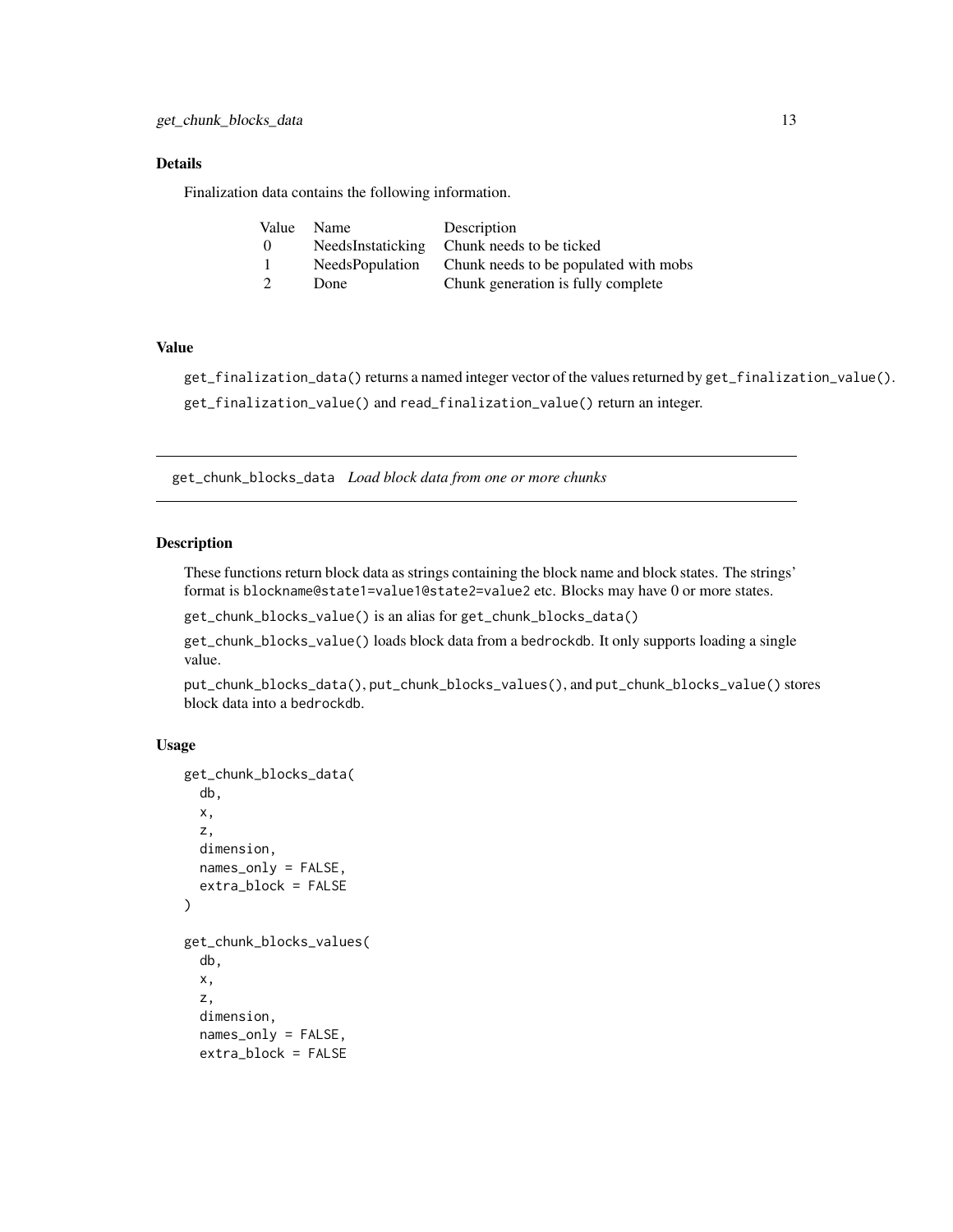```
get_chunk_blocks_value(
  db,
  x,
 z,
  dimension,
 names_only = FALSE,
  extra_block = FALSE
)
put_chunk_blocks_data(db, data, version = 9L)
put_chunk_blocks_values(db, x, z, dimension, values, version = 9L)
```

```
put_chunk_blocks_value(db, x, z, dimension, value, version = 9L)
```
# Arguments

| db            | A bedrockdb object.                                                                                                                                                                              |
|---------------|--------------------------------------------------------------------------------------------------------------------------------------------------------------------------------------------------|
|               | x, z, dimension Chunk coordinates to extract data from. x can also be a character vector of db<br>keys.                                                                                          |
| $names\_only$ | A logical scalar. Return only the names of the blocks, ignoring block states.                                                                                                                    |
| extra block   | A logical scalar. Append the extra block layer to the output (separated by ";").<br>This is mostly useful if you have waterlogged blocks. If the extra block is air, it<br>will not be appended. |
| data          | A named list of 16xNx16 character() arrays                                                                                                                                                       |
| version       | Which format of subchunk data to use                                                                                                                                                             |
| values        | A list of 16xNx16 character() arrays                                                                                                                                                             |
| value         | A 16xNx16 character array                                                                                                                                                                        |

# Value

get\_chunk\_blocks\_data() returns a list of the of the values returned by read\_chunk\_blocks\_value().

get\_chunk\_blocks\_value() return a 16xNx16 character array. The axes represent the x, y, and z dimensions in that order. The size of the y-axis is based on the highest subchunk in the coordinate. Missing subchunks are considered air.

get\_keys *Get a list of keys stored in a bedrockdb.*

# Description

Get a list of keys stored in a bedrockdb.

<span id="page-13-0"></span>

 $\mathcal{L}$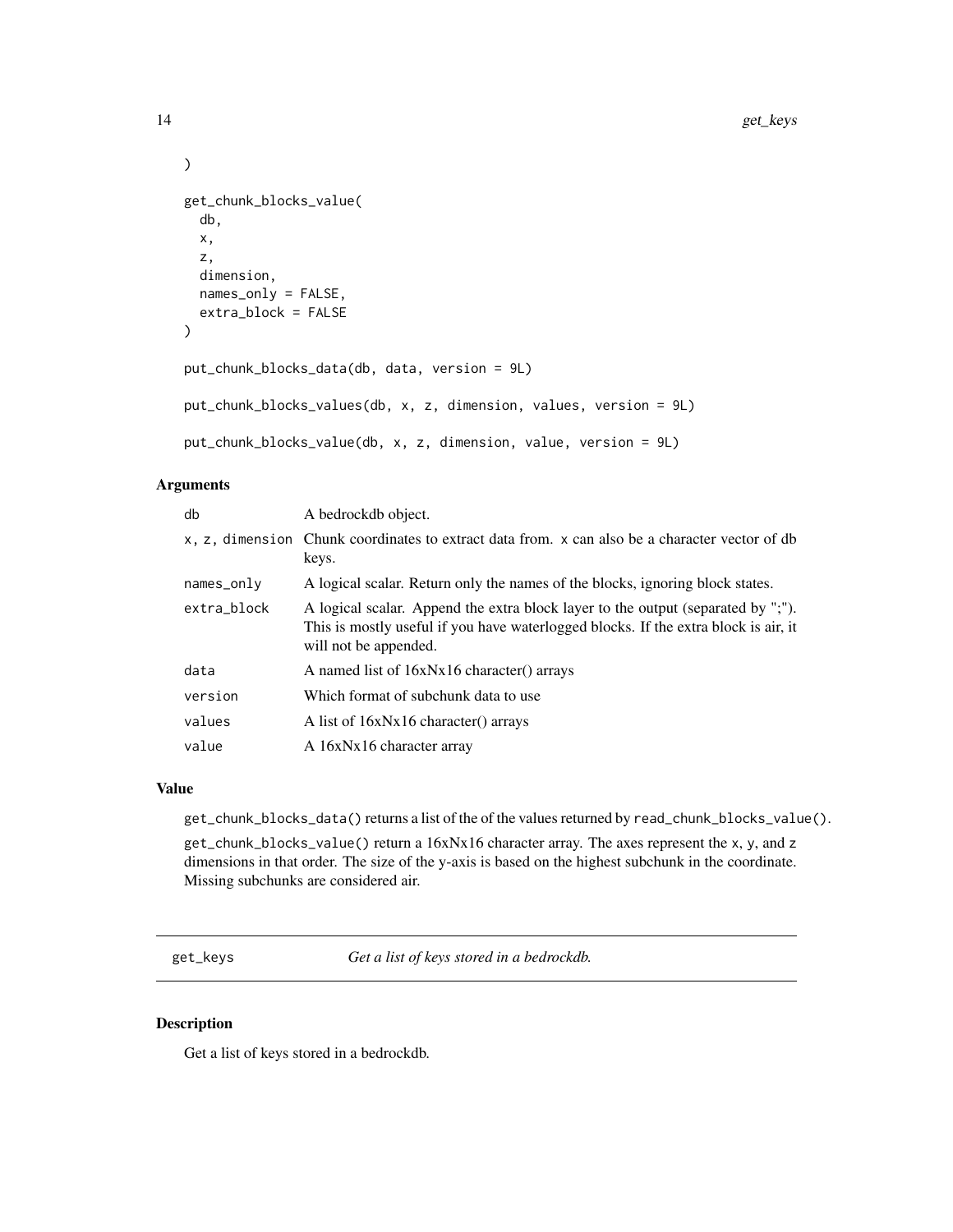# <span id="page-14-0"></span>get\_nbt\_data 15

#### Usage

get\_keys(db, starts\_with = NULL, readoptions = NULL)

#### Arguments

| db          | A bedrockdb object                                 |
|-------------|----------------------------------------------------|
| starts with | A string specifying chunk prefix or string prefix. |
| readoptions | A bedrock_leveldb_readoptions object               |

#### Value

A vector containing all the keys found in the bedrockdb.

If starts\_with is specified, this vector will be filtered for based on the specified prefix.

get\_nbt\_data *Read and Write NBT Data*

# **Description**

get\_nbt\_data() and get\_nbt\_value() load nbt-formatted data from db and parses it. get\_nbt\_values() is a synonym for get\_nbt\_data().

put\_nbt\_values, put\_nbt\_value, and put\_nbt\_data stores nbt data into db in binary form.

read\_nbt reads NBT data from a raw vector.

read\_nbt\_data calls read\_nbt on each element of a list.

write\_nbt encodes NBT data into a raw vector.

write\_nbt\_data calls write\_nbt on each element of a list.

#### Usage

```
get_nbt_data(db, keys, readoptions = NULL, simplify = TRUE)
get_nbt_value(db, key, readoptions = NULL, simplify = TRUE)
get_nbt_values(db, keys, readoptions = NULL, simplify = TRUE)
put_nbt_values(db, keys, values, writeoptions = NULL)
put_nbt_value(db, key, value, writeoptions = NULL)
put_nbt_data(db, data, writeoptions = NULL)
read_nbt(rawdata, simplify = TRUE)
read_nbt_data(data, simplify = TRUE)
```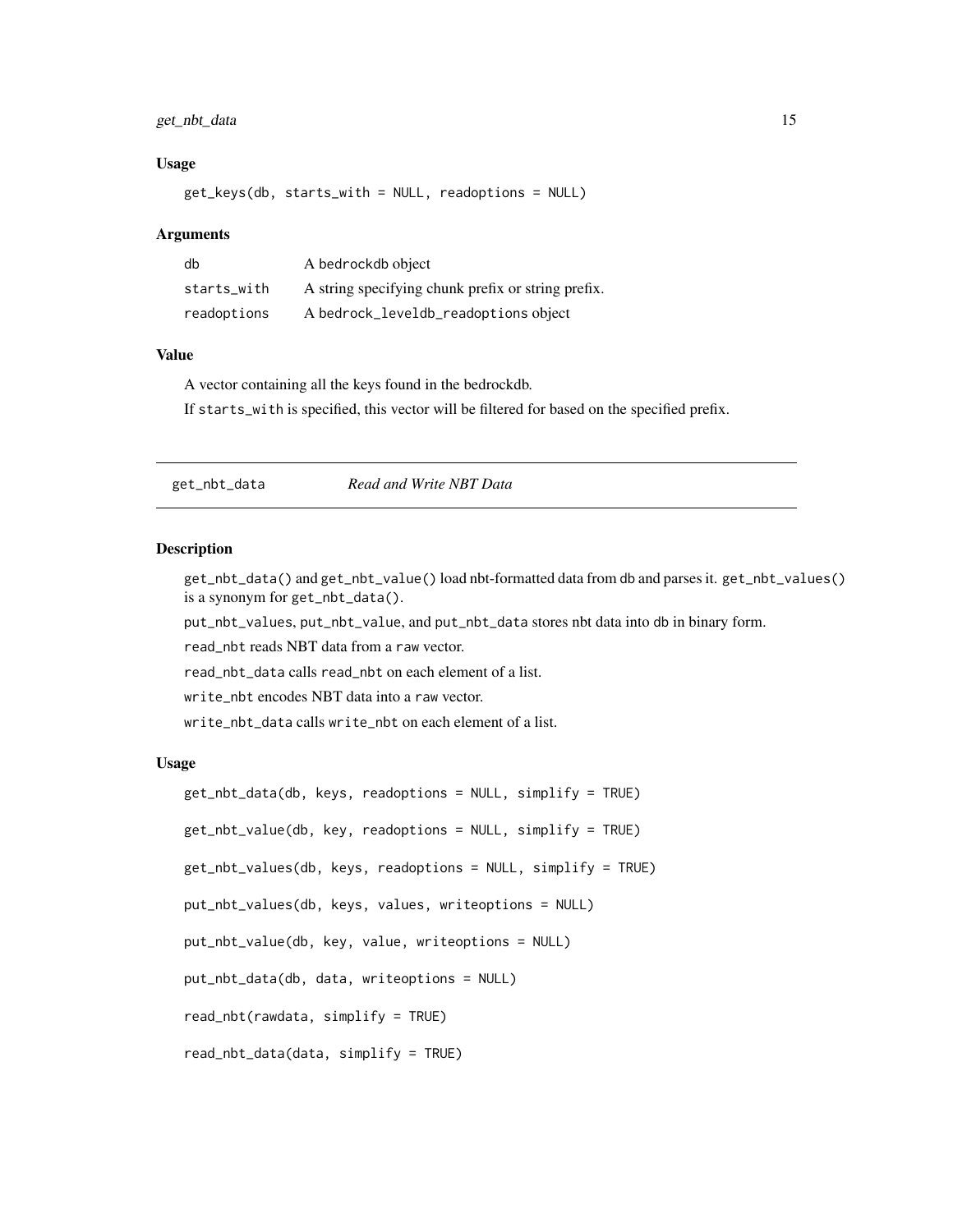```
write_nbt(object)
```
write\_nbt\_data(data)

# Arguments

| db           | A bedrockdb object                                              |
|--------------|-----------------------------------------------------------------|
| keys         | A character vector of keys.                                     |
| readoptions  | A bedrock_leveldb_readoptions object                            |
| simplify     | If TRUE, simplifies a list containing a single unnamed nbtnode. |
| key          | A single key.                                                   |
| values       | A list of nbt objects                                           |
| writeoptions | A bedrock_leveldb_writeoptions object                           |
| value        | An nbt object.                                                  |
| data         | A named-list specifying key-value pairs.                        |
| rawdata      | A raw vector                                                    |
| object       | An not object or a list of not objects                          |

# Details

The Named Binary Tag (NBT) format is used by Minecraft for various data types.

get\_values *Read values stored in a bedrockdb.*

# Description

get\_values() and get\_data() are synonyms.

# Usage

```
get_values(db, keys, starts_with, readoptions = NULL)
get_data(db, keys, starts_with, readoptions = NULL)
get_value(db, key, readoptions = NULL)
has_values(db, keys, readoptions = NULL)
```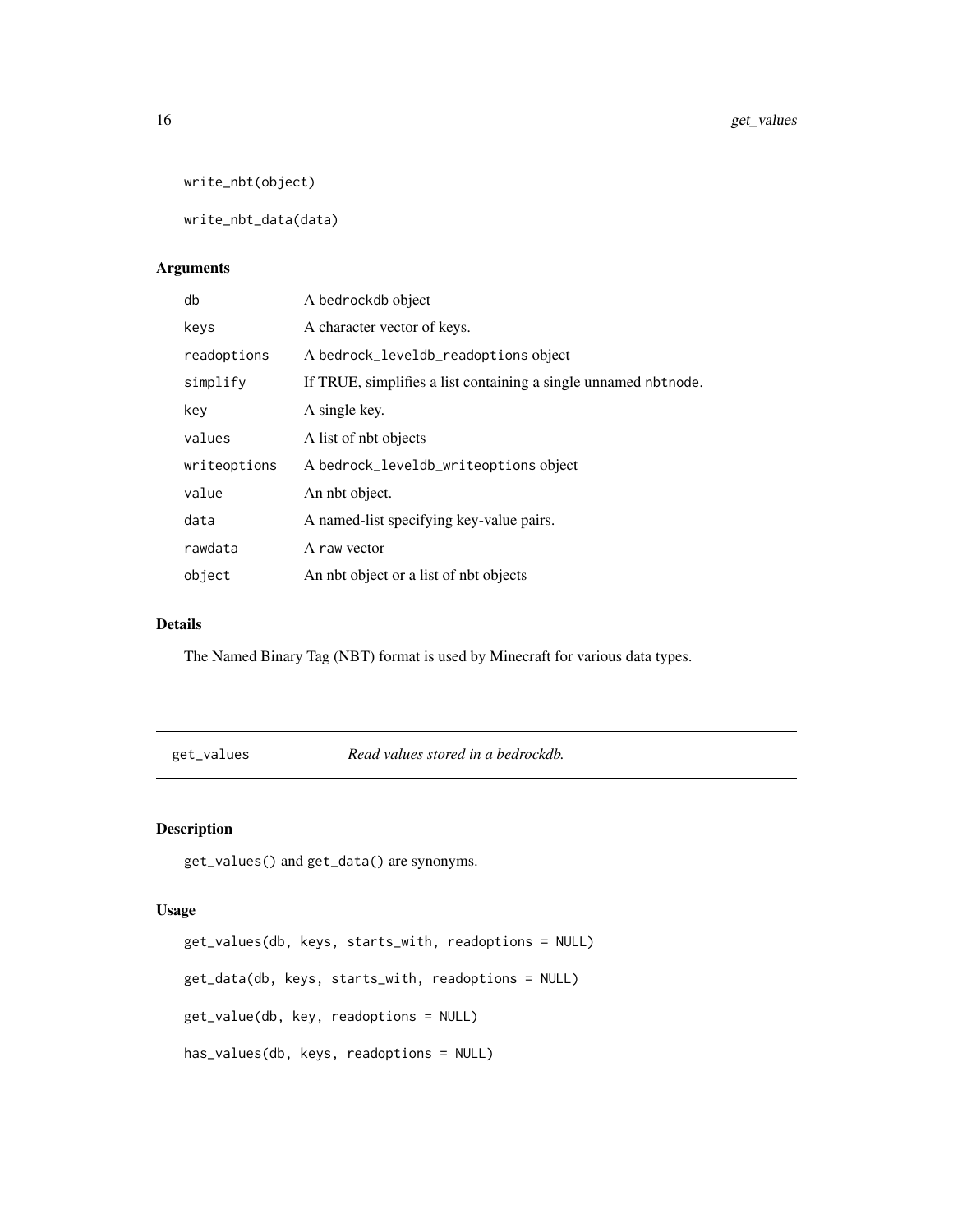#### <span id="page-16-0"></span> $HSA$  and the set of the set of the set of the set of the set of the set of the set of the set of the set of the set of the set of the set of the set of the set of the set of the set of the set of the set of the set of the

#### **Arguments**

| db          | A bedrockdb object                                 |
|-------------|----------------------------------------------------|
| keys        | A character vector of keys.                        |
| starts_with | A string specifying chunk prefix or string prefix. |
| readoptions | A bedrock_leveldb_readoptions object               |
| key         | A single key.                                      |

#### Value

get\_values() returns a named-list of raw vectors. get\_value() returns a raw vector.

has\_values() returns a logical vector.

HSA *Read and write HardcodedSpawnArea (HSA) data*

#### Description

HardcodedSpawnArea (HSA) data (tag 57) stores information about any structure spawning locations in a chunk. An HSA is defined by a bounding box that specifies the location of an HSA in a chunk and a tag that specifies the type:  $1 = \text{NetherFor}$ tress,  $2 = \text{Swampling}, 3 = \text{OceanMonument}$ , and 5 = PillagerOutpost.

get\_hsa\_data() loads HardcodedSpawnArea data from a bedrockdb. It will silently drop and keys not representing HSA data.

get\_hsa\_value() loads HSA data from a bedrockdb. It only supports loading a single value.

read\_hsa\_value() decodes HSA data.

put\_hsa\_data() puts HSA data into a bedrockdb. HSA bounding boxes will be split across chunks and

put\_hsa\_values() and put\_hsa\_value() store HSA data into a bedrockdb.

write\_hsa\_value() encodes HSA data.

# Usage

get\_hsa\_data(db, x = get\_keys(db), z, dimension)

get\_hsa\_value(db, x, z, dimension)

read\_hsa\_value(rawdata)

put\_hsa\_data(db, data, merge = TRUE)

put\_hsa\_values(db, x, z, dimension, values)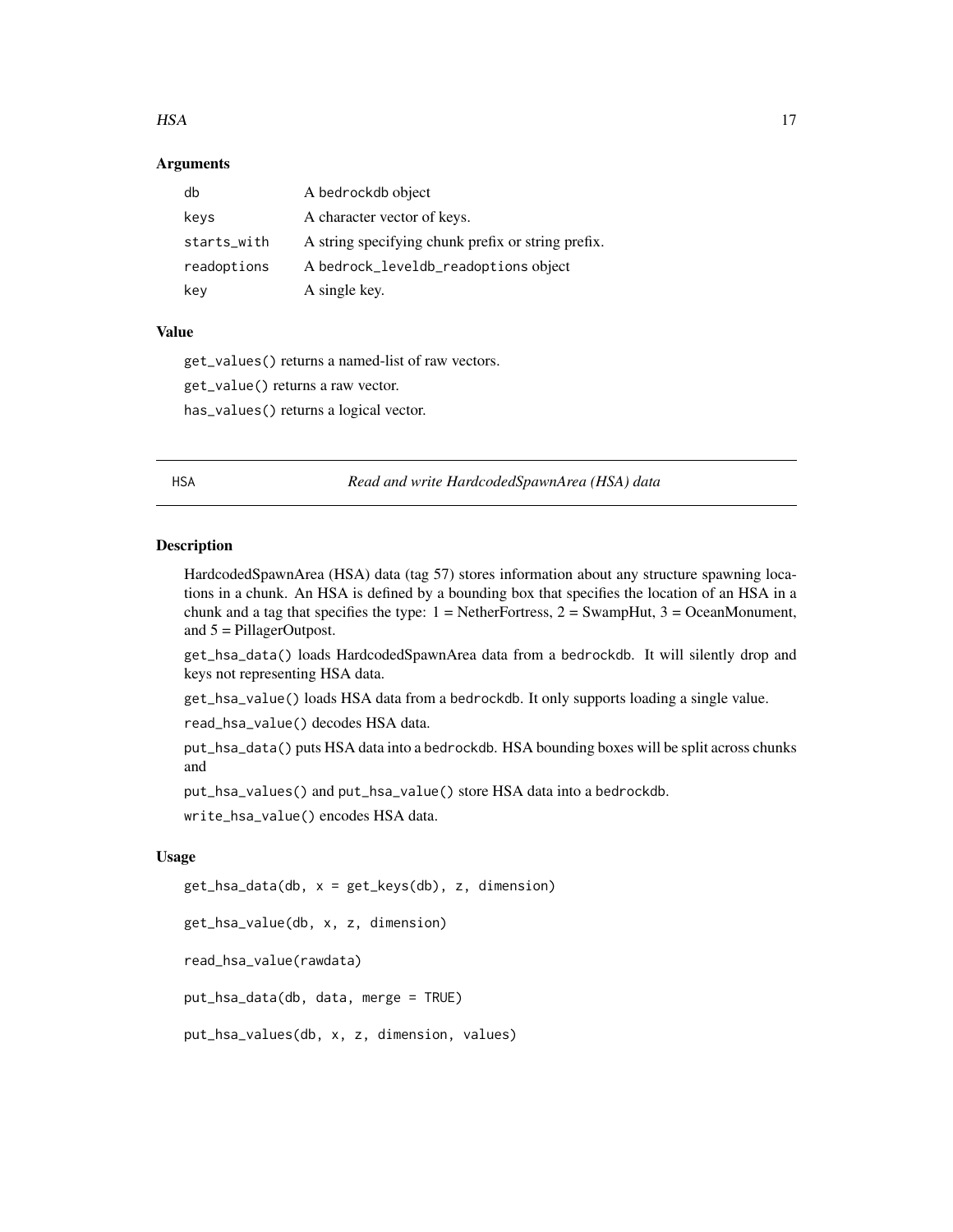<span id="page-17-0"></span>put\_hsa\_value(db, x, z, dimension, value)

write\_hsa\_value(value)

#### Arguments

| db      | A bedrockdb object.                                                                                     |
|---------|---------------------------------------------------------------------------------------------------------|
|         | x, z, dimension Chunk coordinates to extract data from. x can also be a character vector of db<br>keys. |
| rawdata | A scalar raw.                                                                                           |
| data    | A table containing HSA coordinates.                                                                     |
| merge   | Merge the new HSAs with existing HSAs.                                                                  |
| values  | A list of tables containing HSA coordinates and tags.                                                   |
| value   | A table containing HSA coordinates                                                                      |

# Value

get\_hsa\_data() returns a table in the same format as get\_hsa\_value().

get\_hsa\_value() and read\_hsa\_value() return a table with columns indicating the coordinates of the HSA bounding box and the location of the HSS at the center of the bounding box. get\_hsa\_value() also records the dimension of the bounding box.

# Examples

```
dbpath <- rbedrock_example_world("example1.mcworld")
db <- bedrockdb(dbpath)
# view all HSA in a world
hsa <- get_hsa_data(db)
hsa
# add an HSA to a world
dat <- data.frame(x1 = 0, x2 = 15, z1 = 0, z2 = 15,
                  y1 = 40, y2 = 60, tag = "Swampling"put_hsa_data(db, dat, merge = TRUE)
close(db)
```
list\_biomes *List Minecraft Bedrock Edition biomes.*

# Description

List Minecraft Bedrock Edition biomes.

#### Usage

list\_biomes()

biome\_id(x)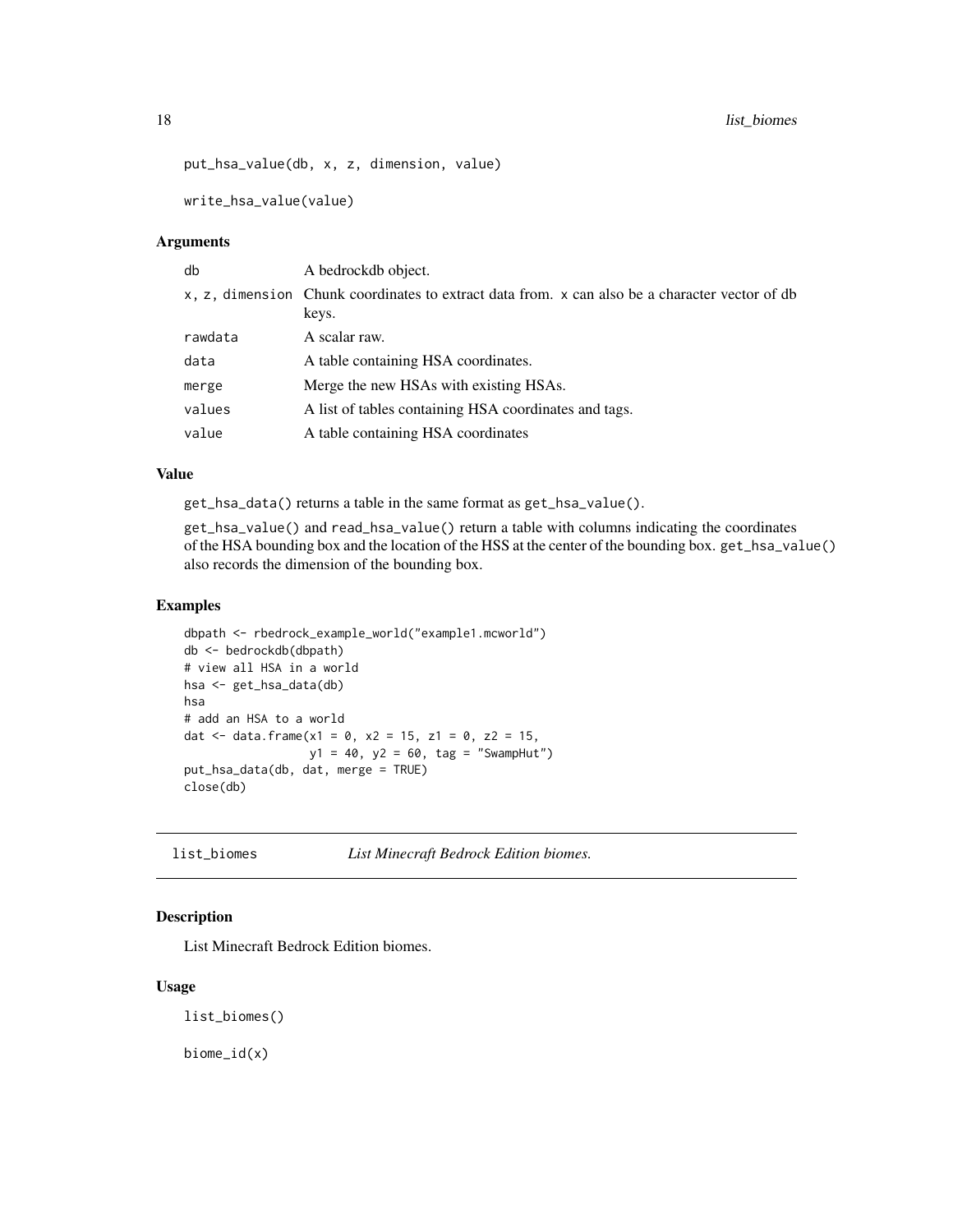# <span id="page-18-0"></span>locate\_blocks 19

#### Arguments

x A character vector containing biome name.

locate\_blocks *Locate the coordinates of blocks in a chunk*

#### **Description**

Locate the coordinates of blocks in a chunk

#### Usage

locate\_blocks(blocks, pattern, negate = FALSE)

#### Arguments

| blocks  | A character array containing block data.                  |
|---------|-----------------------------------------------------------|
| pattern | The pattern to look for. Passed to string r:: str_detect. |
| negate  | If TRUE, return non-matching elements.                    |

#### Examples

```
dbpath <- rbedrock_example_world("example1.mcworld")
db <- bedrockdb(dbpath)
blocks <- get_chunk_blocks_value(db, x=37, z=10, dimension=0)
locate_blocks(blocks, "ore")
close(db)
```
Maps2D *Read and write 2DMaps data*

#### Description

2DMaps data (tag 45) stores information about surface heights and biomes in a chunk. 2DMaps data is 768 bytes long and consists of a 256 int16s (heights) followed by 256 uint8s (biomes).

get\_2dmaps\_data() loads 2DMaps data from a bedrockdb. It will silently drop and keys not representing 2DMaps data.

get\_2dmaps\_value() loads 2DMaps data from a bedrockdb. It only supports loading a single value.

read\_2dmaps\_value decodes binary 2DMaps data.

put\_2dmaps\_data(), put\_2dmaps\_values(), and put\_2dmaps\_value() store 2DMaps data into a bedrockdb.

write\_2dmaps\_value encodes 2DMaps data into a raw vector.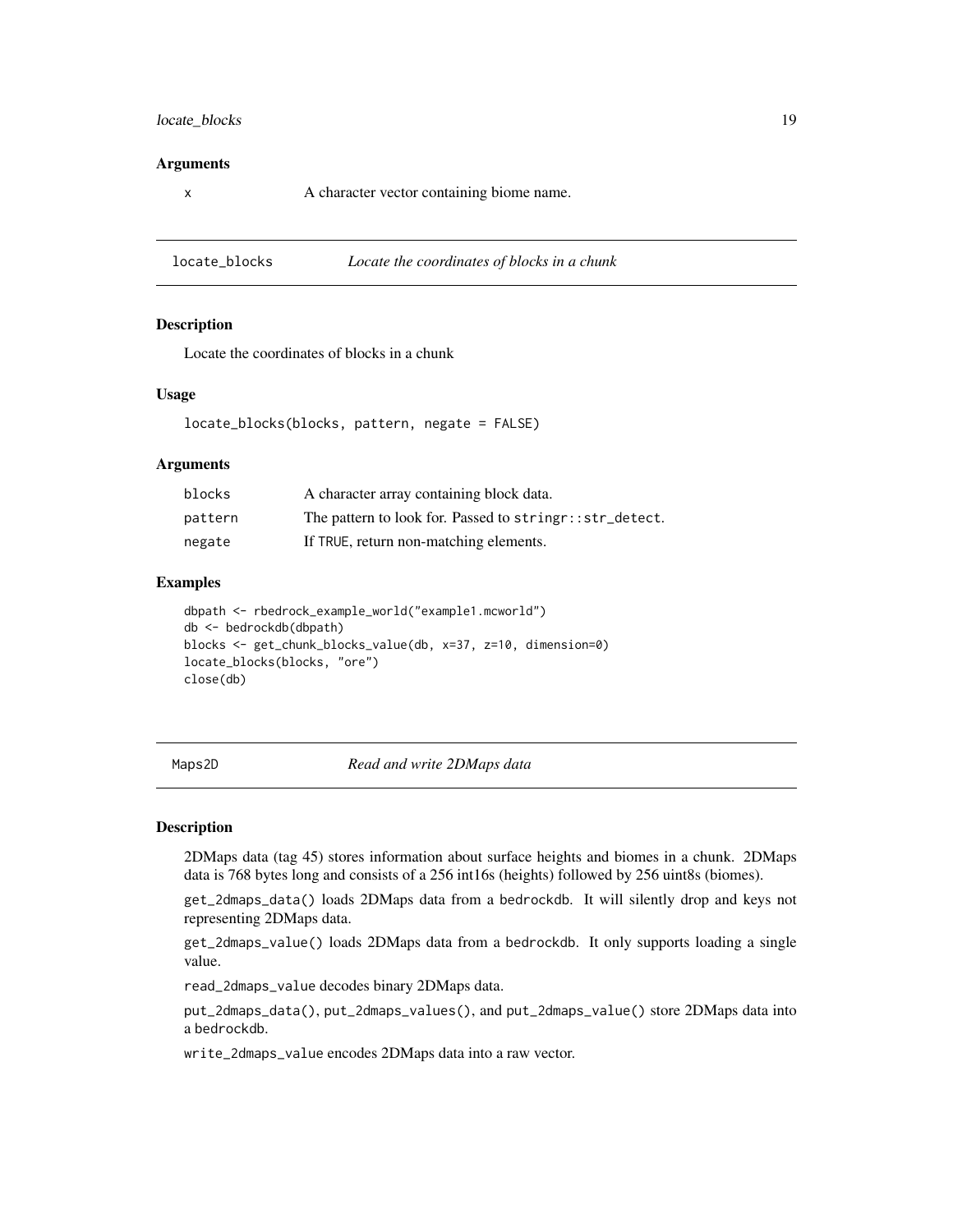# Usage

```
get_2dmaps_data(db, x, z, dimension)
```

```
get_2dmaps_values(db, x, z, dimension)
```

```
get_2dmaps_value(db, x, z, dimension)
```
read\_2dmaps\_value(rawdata)

```
put_2dmaps_data(db, data)
```
put\_2dmaps\_values(db, x, z, dimension, height\_maps, biome\_maps)

put\_2dmaps\_value(db, x, z, dimension, height\_map, biome\_map)

write\_2dmaps\_value(height\_map, biome\_map)

#### Arguments

| db                      | A bedrockdb object.                                                                                                                                                                                                           |
|-------------------------|-------------------------------------------------------------------------------------------------------------------------------------------------------------------------------------------------------------------------------|
|                         | x, z, dimension Chunk coordinates to extract data from. x can also be a character vector of db<br>keys.                                                                                                                       |
| rawdata                 | A raw vector.                                                                                                                                                                                                                 |
| data                    | A named-vector of key-value pairs for 2DMaps data.                                                                                                                                                                            |
| height_maps, biome_maps |                                                                                                                                                                                                                               |
|                         | Lists of height and biome data. Values will be recycled if necessary to match<br>the number of keys to be written to. If biome_maps is missing, height_maps<br>should be in the same format as returned by get_2dmaps_data(). |
| height_map, biome_map   |                                                                                                                                                                                                                               |
|                         | 16x16 arrays containing height and biome data. Values will be recycled if nec-<br>essary. If biome_map is missing, height-map should be a list a list() with<br>both "height_map" and "biome_map" elements.                   |

# Value

get\_2dmaps\_data() returns a list of the of the values returned by get\_2dmaps\_value().

get\_2dmaps\_value() returns a list with components "height\_map" and "biome\_map".

#### Examples

```
heights <- matrix(63,16,16)
biomes \leq matrix(1,16,16)
# Pass heights and biomes as separate parameters
dat <- write_2dmaps_value(heights, biomes)
# Pass them as a list.
obj <- list(height_map = heights, biome_map = biomes)
dat <- write_2dmaps_value(obj)
# Pass them as scalars
```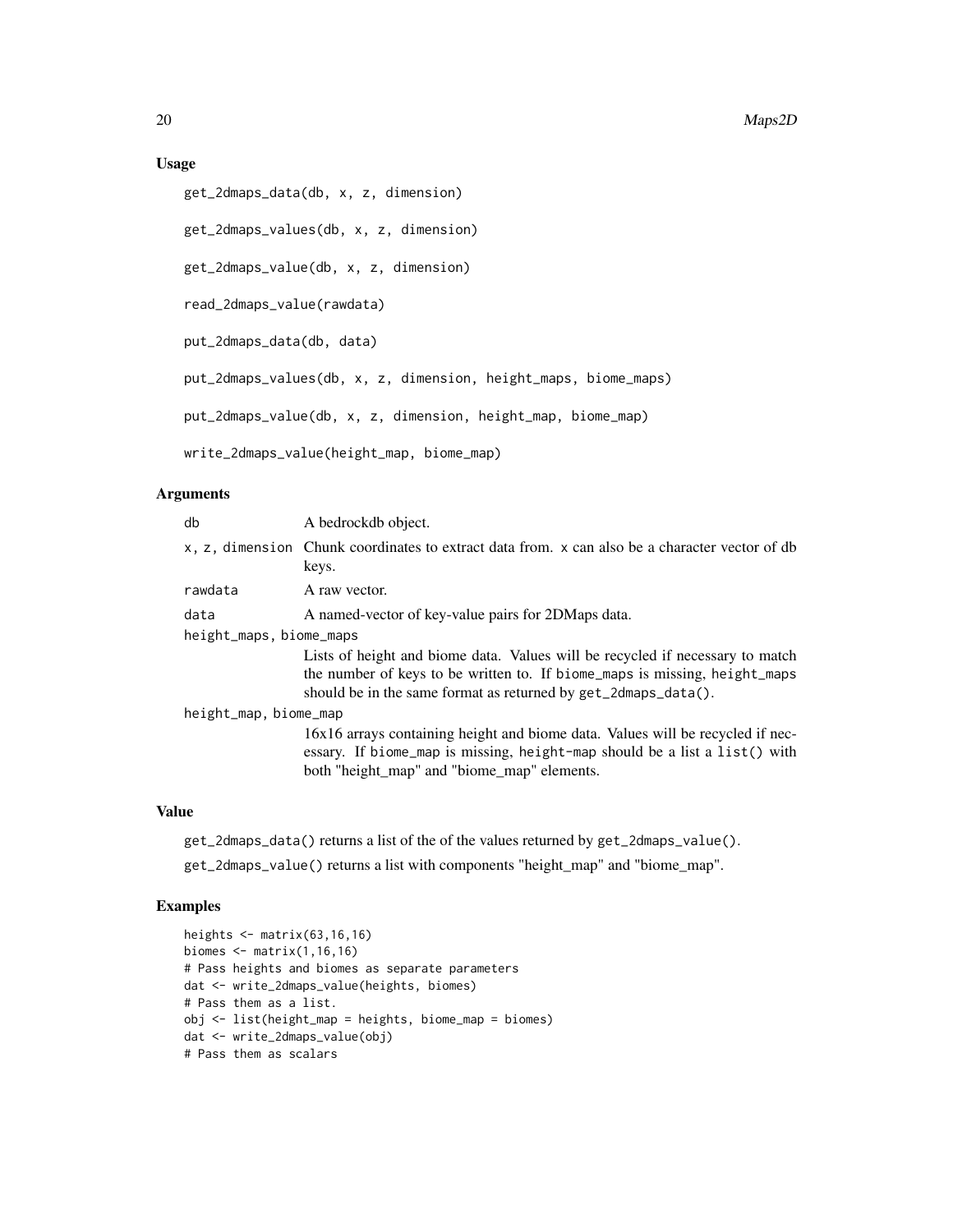#### <span id="page-20-0"></span> $Maps3D$  21

```
dat <- write_2dmaps_value(63, 1)
```
Maps3D *Read and write 3DMaps data*

#### Description

3DMaps data (tag 43) stores information about surface heights and biomes in a chunk.

get\_3dmaps\_data() loads 3DMaps data from a bedrockdb. It will silently drop keys not representing 3DMaps data.

get\_3dmaps\_value() loads 3DMaps data from a bedrockdb. It only supports loading a single value.

put\_3dmaps\_data(), put\_3dmaps\_values(), and put\_3dmaps\_value() store 3DMaps data into a bedrockdb.

get\_cnc\_biomes\_data() loads 3D Biomes data from a bedrodckdb. It will silently drop keys not holding 3D biome data.

get\_cnc\_biomes\_value() loads 3D biome data from a bedrockdb. It only supports loading a single value.

put\_cnc\_biomes\_data() put\_cnc\_biomes\_values(), and put\_cnc\_biomes\_value() update the biome information of chunks. They preserve any existing height data.

get\_cnc\_biomes\_value() loads 3D biome data from a bedrockdb. It only supports loading a single value.

read\_3dmaps\_value() decodes binary 3DMaps data.

write\_3dmaps\_value encodes 3DMaps data into a raw vector.

#### Usage

get\_3dmaps\_data(db, x, z, dimension)

get\_3dmaps\_values(db, x, z, dimension)

get\_3dmaps\_value(db, x, z, dimension)

put\_3dmaps\_data(db, data)

put\_3dmaps\_values(db, x, z, dimension, height\_maps, biome\_maps)

put\_3dmaps\_value(db, x, z, dimension, height\_map, biome\_map)

get\_cnc\_biomes\_data(db, x, z, dimension, return\_names = TRUE)

get\_cnc\_biomes\_values(db, x, z, dimension, return\_names = TRUE)

get\_cnc\_biomes\_value(db, x, z, dimension, return\_names = TRUE)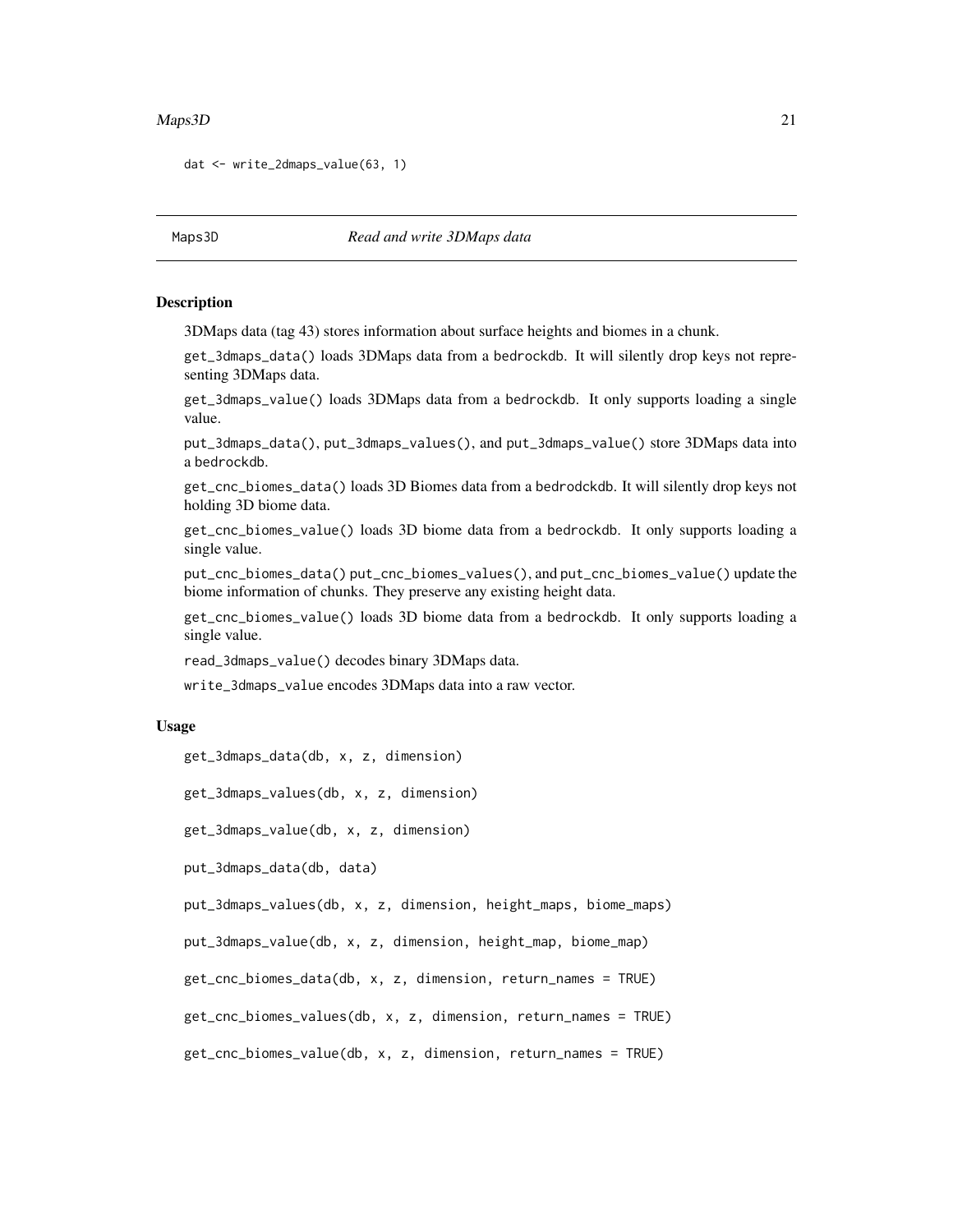```
put_cnc_biomes_data(db, data, missing_height = -64L)
```
put\_cnc\_biomes\_values(db, x, z, dimension, values, missing\_height = -64L)

put\_cnc\_biomes\_value(db, x, z, dimension, value, missing\_height = -64L)

read\_3dmaps\_value(rawdata)

write\_3dmaps\_value(height\_map, biome\_map)

# Arguments

| db                      | A bedrockdb object.                                                                                                                                                                                                           |
|-------------------------|-------------------------------------------------------------------------------------------------------------------------------------------------------------------------------------------------------------------------------|
|                         | x, z, dimension Chunk coordinates to extract data from. x can also be a character vector of db<br>keys.                                                                                                                       |
| data                    | A list of character or integer vectors. Each element of the list must contain 256<br>values or an error will be raised.                                                                                                       |
| height_maps, biome_maps |                                                                                                                                                                                                                               |
|                         | Lists of height and biome data. Values will be recycled if necessary to match<br>the number of keys to be written to. If biome_maps is missing, height_maps<br>should be in the same format as returned by get_3dmaps_data(). |
| height_map              | 16x16 array containing height data. Values will be recycled if necessary. If<br>biome_map is missing, height-map should be a list a list () with both "height_map"<br>and "biome_map" elements.                               |
| biome_map               | 16xNx16 array containing biome data.                                                                                                                                                                                          |
| return_names            | return biome names instead of biome ids.                                                                                                                                                                                      |
|                         | missing_height if there is no existing height data, use this value for the chunk.                                                                                                                                             |
| values                  | a list of arrays containing biome names or ids.                                                                                                                                                                               |
| value                   | an array containing biome names or ids.                                                                                                                                                                                       |
| rawdata                 | A raw vector.                                                                                                                                                                                                                 |

# Value

- get\_3dmaps\_data() returns a list of the of the values returned by get\_3dmaps\_value().
- get\_3dmaps\_value() returns a list with components "height\_map" and "biome\_map".
- get\_cnc\_biomes\_data() returns a list of the of the values returned by get\_cnc\_biomes\_value().
- get\_cnc\_biomes\_value() returns an array.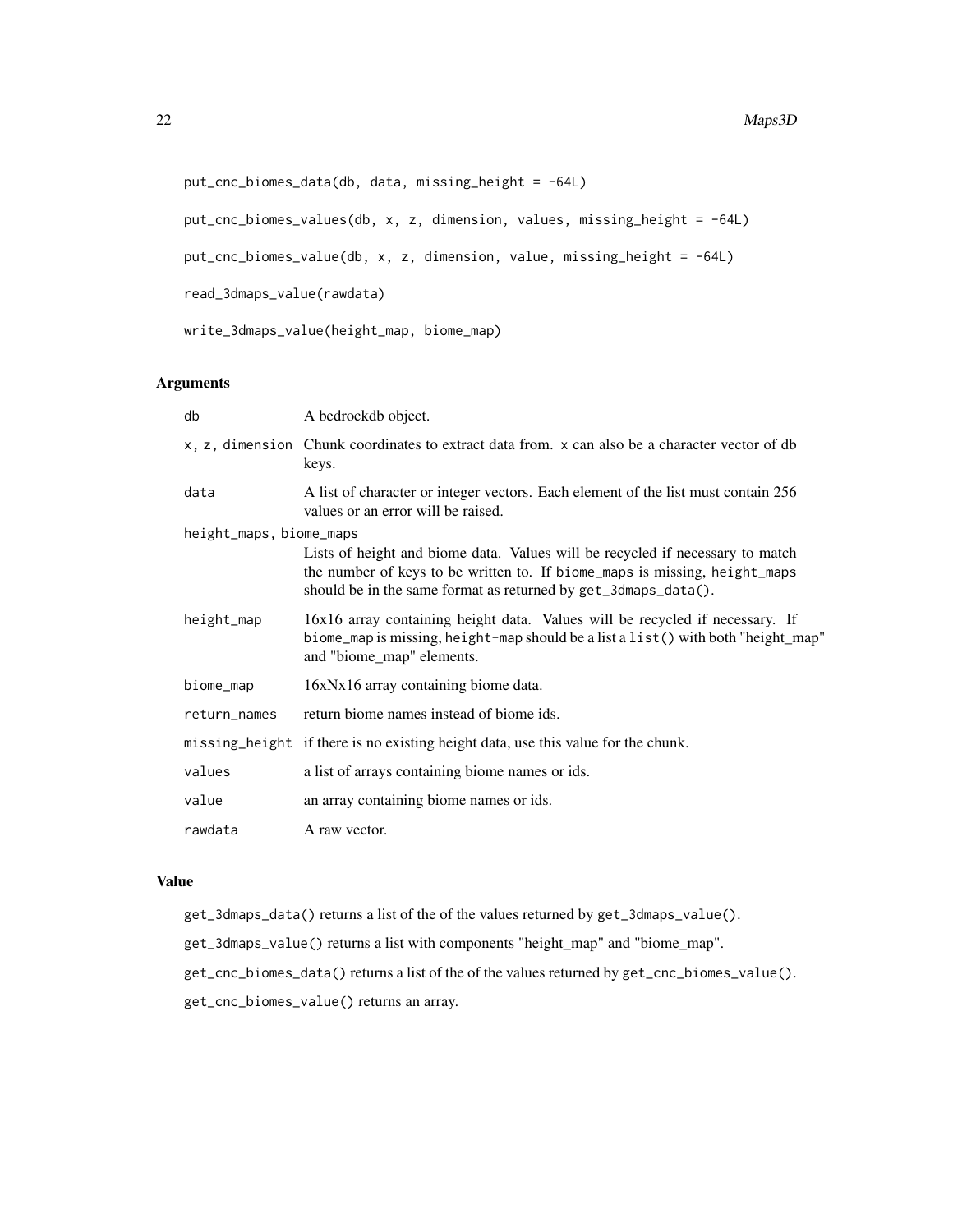<span id="page-22-0"></span>minecraft\_worlds *Utilities for working with Minecraft world folders.*

# Description

world\_dir\_path() returns the path to the minecraftWorlds directory. Use options(rbedrock.worlds\_dir\_path = "custom/path") to customize the path as needed.

list\_worlds() returns a data.frame() containing information about Minecraft saved games.

create\_world() creates a new Minecraft world.

export\_world() exports a world to an archive file.

# Usage

worlds\_dir\_path(default = FALSE)

list\_worlds(worlds\_dir = worlds\_dir\_path())

create\_world(id = NULL, ..., worlds\_dir = worlds\_dir\_path())

export\_world(id, file, worlds\_dir = worlds\_dir\_path(), replace = FALSE)

import\_world(file, id = NULL, ..., worlds\_dir = worlds\_dir\_path())

get\_world\_path(id, worlds\_dir = worlds\_dir\_path())

# Arguments

| default    | If TRUE, return most likely world path on the system.                                                                                                                                                                                                                                                                                                         |
|------------|---------------------------------------------------------------------------------------------------------------------------------------------------------------------------------------------------------------------------------------------------------------------------------------------------------------------------------------------------------------|
| worlds_dir | The path of a minecraft Worlds directory.                                                                                                                                                                                                                                                                                                                     |
| id         | The path to a world folder. If the path is not absolute or does not exist, it is as-<br>sumed to be the base name of a world folder in worlds_dir. For import_world(),<br>if id is NULL a unique world id will be generated. How it is generated is con-<br>trolled by the rbedrock.rand_world_id global options. Possible values are<br>"pretty" and "mcpe". |
| $\cdots$   | Arguments to customize level. dat settings. Supports dynamic dots via rlang::list2().                                                                                                                                                                                                                                                                         |
| file       | The path to an meworld file. If exporting, it will be created. If importing, it will<br>be extracted.                                                                                                                                                                                                                                                         |
| replace    | If TRUE, overwrite an existing file if necessary.                                                                                                                                                                                                                                                                                                             |

#### Examples

## Not run:

create\_world(LevelName = "My World", RandomSeed = 10)

## End(Not run)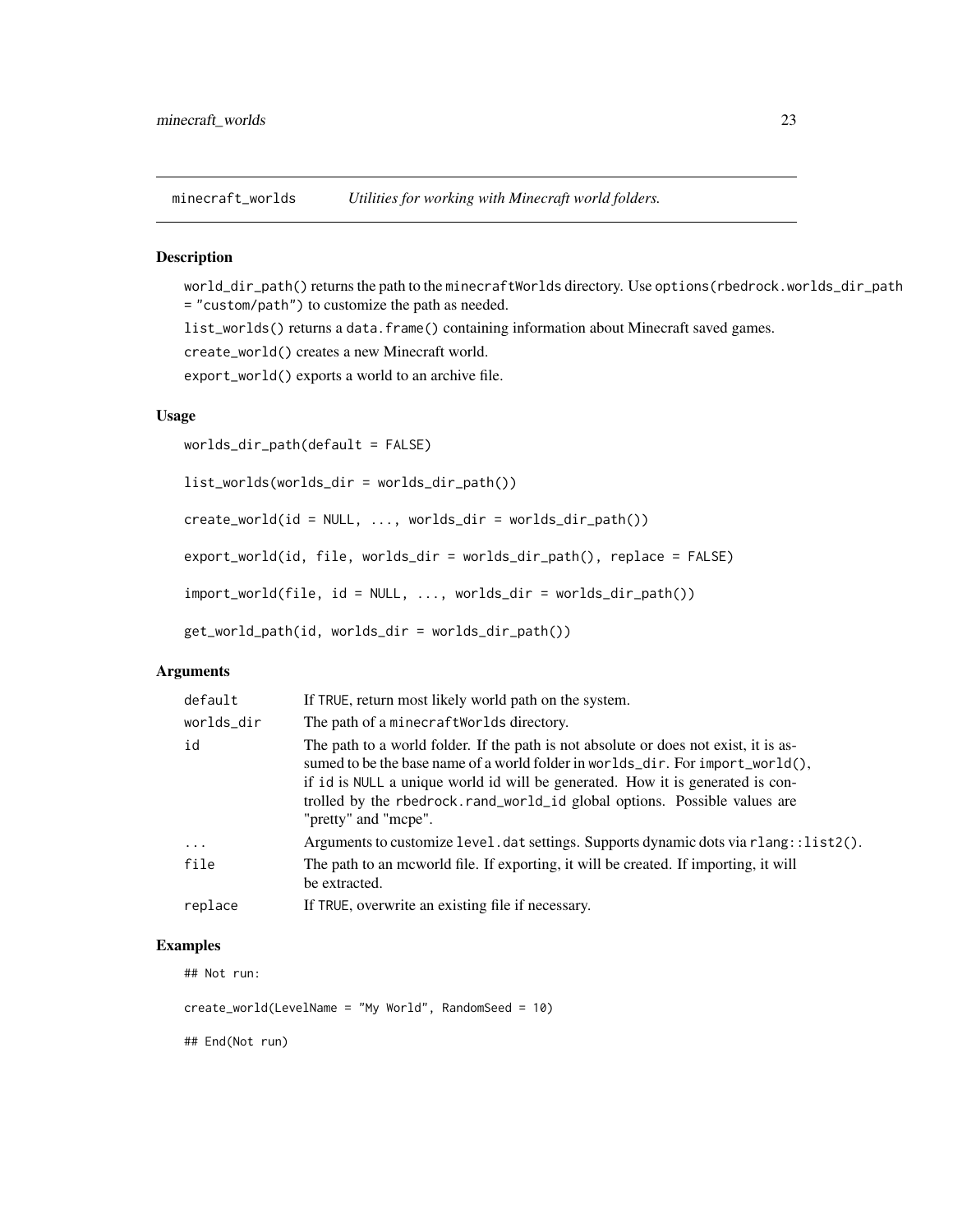<span id="page-23-0"></span>

# Description

The Named Binary Tag (NBT) format is used by Minecraft for various data types. An NBT value holds a 'payload' of data and a 'tag' indicating the type of data held.

nbt\_\*() family of functions create nbt data types. unnbt() recursively strips NBT metadata from an NBT value.

payload() reads an nbt value's payload.

get\_nbt\_tag() returns the NBT tag corresponding to and NBT value.

#### Usage

```
nbt_byte(x)
nbt_short(x)
nbt_int(x)
nbt_long(x)
nbt_float(x)
nbt_double(x)
nbt_byte_array(x)
nbt_string(x)
nbt_int_array(x)
nbt_long_array(x)
nbt_compound(...)
nbt_list(...)
is_nbt(x)
```

```
payload(x)
```
unnbt(x)

get\_nbt\_tag(x)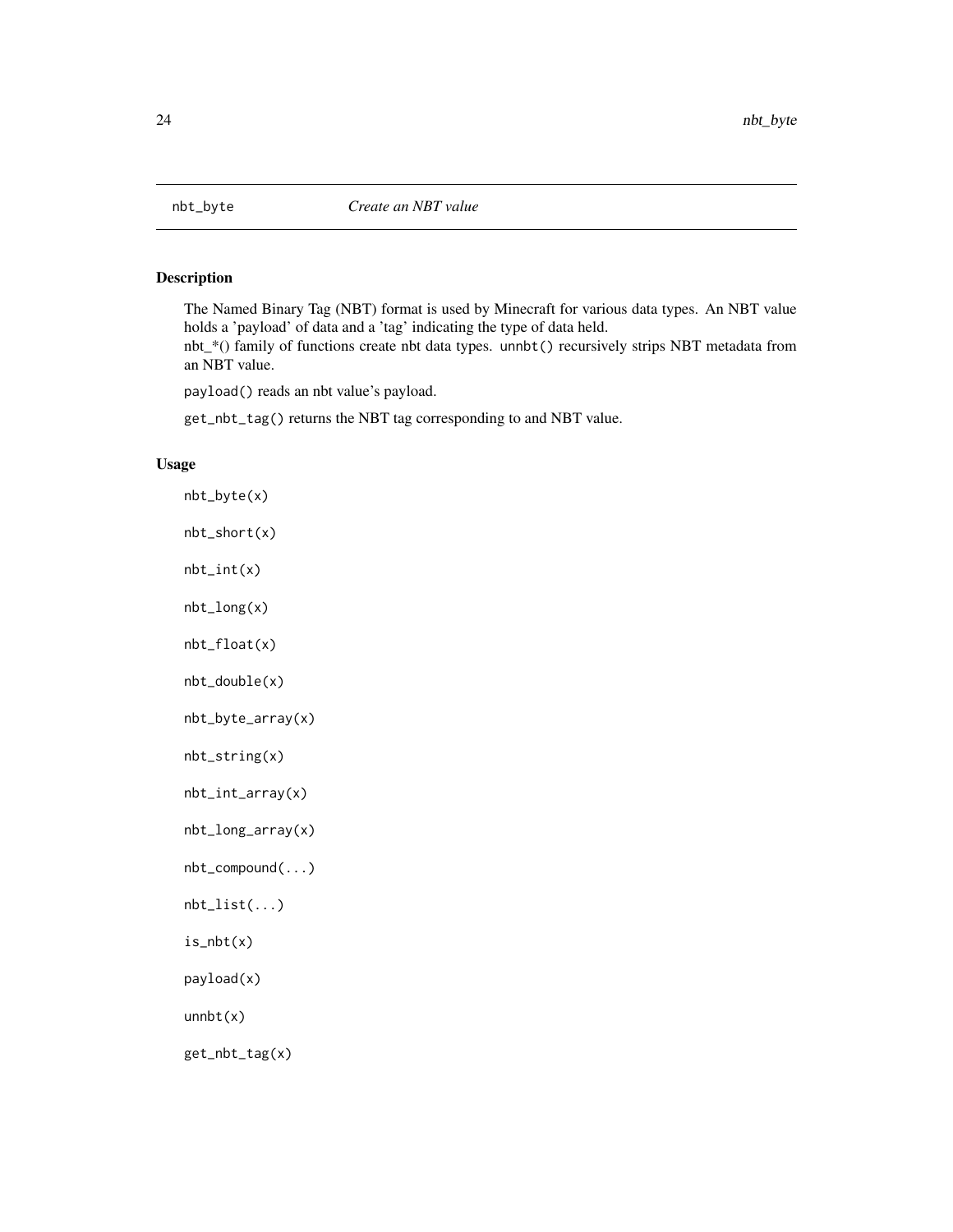#### <span id="page-24-0"></span>Arguments

| X.                      | An nbt value                                                                                                   |
|-------------------------|----------------------------------------------------------------------------------------------------------------|
| $\cdot$ $\cdot$ $\cdot$ | Arguments to collect into an NBT compound or NBT list value. Supports dy-<br>$namic dots via rlang::list2()$ . |

PendingBlockTicks *Load and store PendingBlockTicks NBT data*

#### Description

PendingBlockTicks data (tag 51) holds a list of NBT values for pending ticks.

get\_pending\_block\_ticks\_data() loads PendingBlockTicks data from a bedrockdb. It will silently drop and keys not representing PendingBlockTicks data.

put\_pending\_block\_ticks\_data() stores PendingBlockTicks data into a bedrockdb.

# Usage

```
get_pending_block_ticks_data(db, x = get_keys(db), z, dimension)
```

```
put_pending_block_ticks_data(db, data)
```
# Arguments

| db   | A bedrockdb object.                                                                                     |
|------|---------------------------------------------------------------------------------------------------------|
|      | x, z, dimension Chunk coordinates to extract data from. x can also be a character vector of db<br>keys. |
| data | A named-list of key-value pairs for PendingBlockTicks data.                                             |

put\_values *Write values to a bedrockdb.*

# Description

Write values to a bedrockdb.

# Usage

```
put_values(db, keys, values, writeoptions = NULL)
put_value(db, key, value, writeoptions = NULL)
put_data(db, data, writeoptions = NULL)
```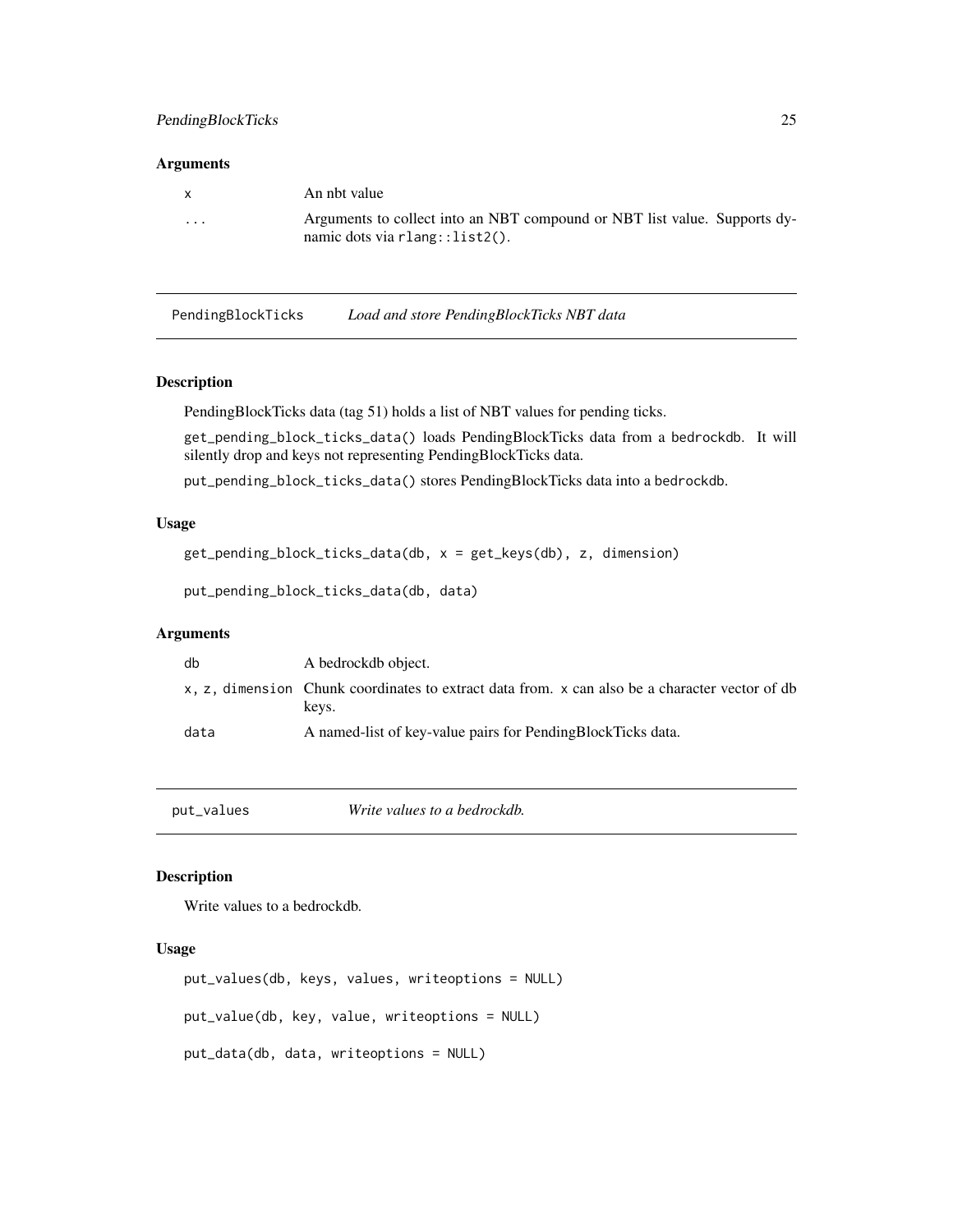# Arguments

| db           | A bedrockdb object                                        |
|--------------|-----------------------------------------------------------|
| keys         | A character vector of keys.                               |
| values       | A list of raw values.                                     |
| writeoptions | A bedrock_leveldb_writeoptions object                     |
| key          | A key that will be used to store data.                    |
| value        | A raw vector that contains the information to be written. |
| data         | A named-list of raw values, specifying key-value pairs.   |

# Value

An invisible copy of db.

RandomBlockTicks *Load and store RandomBlockTicks NBT data*

# Description

RandomBlockTicks data (tag 59) holds a list of NBT values for random ticks.

get\_random\_block\_ticks\_data() loads RandomBlockTicks data from a bedrockdb. It will silently drop and keys not representing RandomBlockTicks data.

put\_random\_block\_ticks\_data() stores RandomBlockTicks data into a bedrockdb.

# Usage

get\_random\_block\_ticks\_data(db, x = get\_keys(db), z, dimension)

put\_random\_block\_ticks\_data(db, data)

# Arguments

| db   | A bedrockdb object.                                                                                     |
|------|---------------------------------------------------------------------------------------------------------|
|      | x, z, dimension Chunk coordinates to extract data from. x can also be a character vector of db<br>keys. |
| data | A named-list of key-value pairs for RandomBlockTicks data.                                              |

<span id="page-25-0"></span>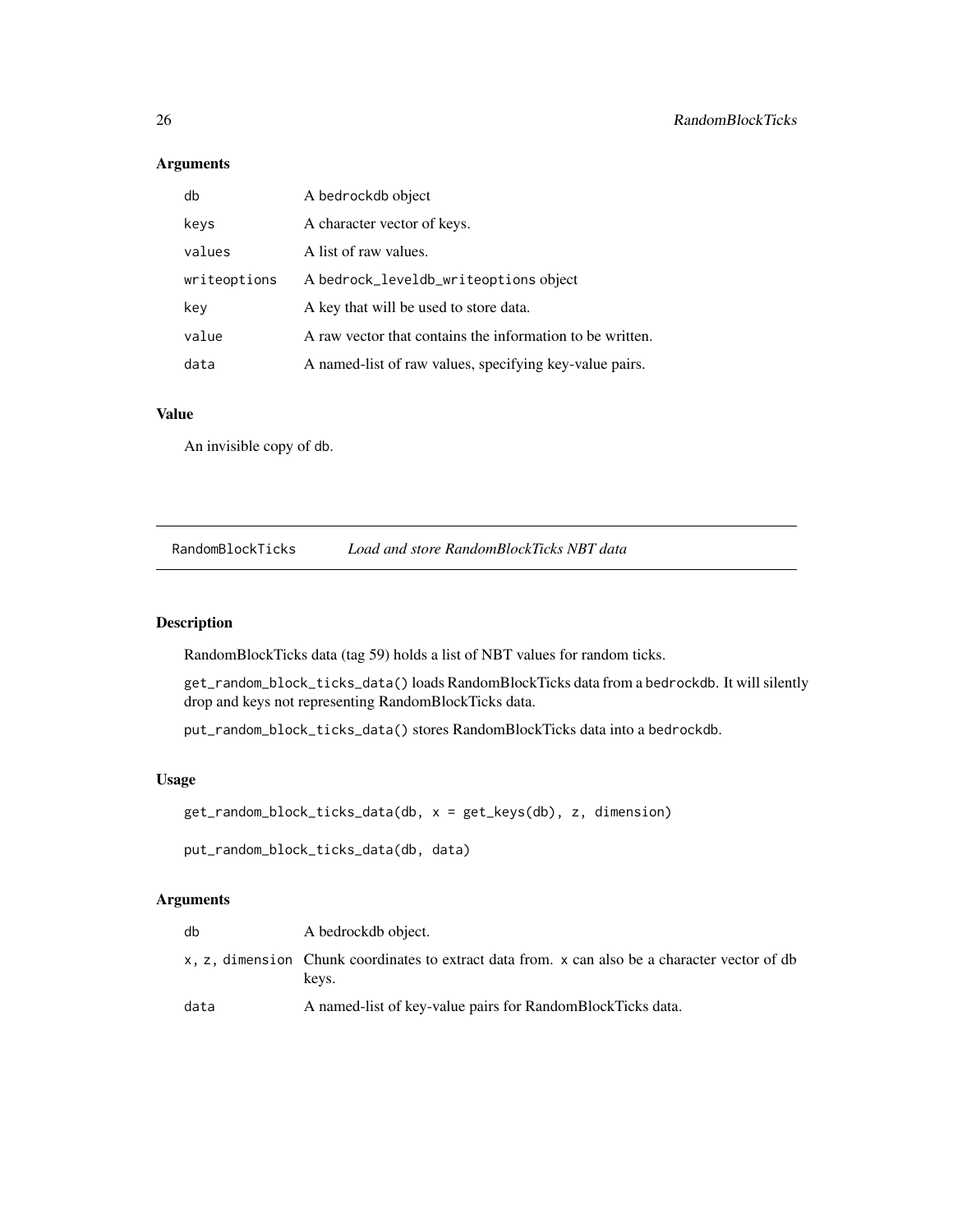<span id="page-26-0"></span>rbedrock\_example *Get path to rbedrock example*

#### Description

rbedrock comes bundled with a number of sample files in its inst/extdata directory. This function make them easy to access.

#### Usage

```
rbedrock_example(path = NULL)
```
rbedrock\_example\_world(path)

# Arguments

path Name of file or directory. If NULL, the examples will be listed.

#### Examples

```
rbedrock_example()
rbedrock_example("example1.mcworld")
rbedrock_example_world("example1.mcworld")
```
read\_leveldat *Read and write data from a world's level.dat file.*

# Description

Read and write data from a world's level.dat file.

# Usage

```
read_leveldat(path, old = FALSE)
```

```
write_leveldat(object, path, old = FALSE, version = 8L)
```
# Arguments

| path    | The path to a world folder. If the path does not exist, it is assumed to be the base<br>name of a world folder in the local minecraft Worlds directory. |
|---------|---------------------------------------------------------------------------------------------------------------------------------------------------------|
| old     | Read/write to 'level.dat old' instead.                                                                                                                  |
| object  | NBT data to be written to level.dat.                                                                                                                    |
| version | The level dat format version for the file header.                                                                                                       |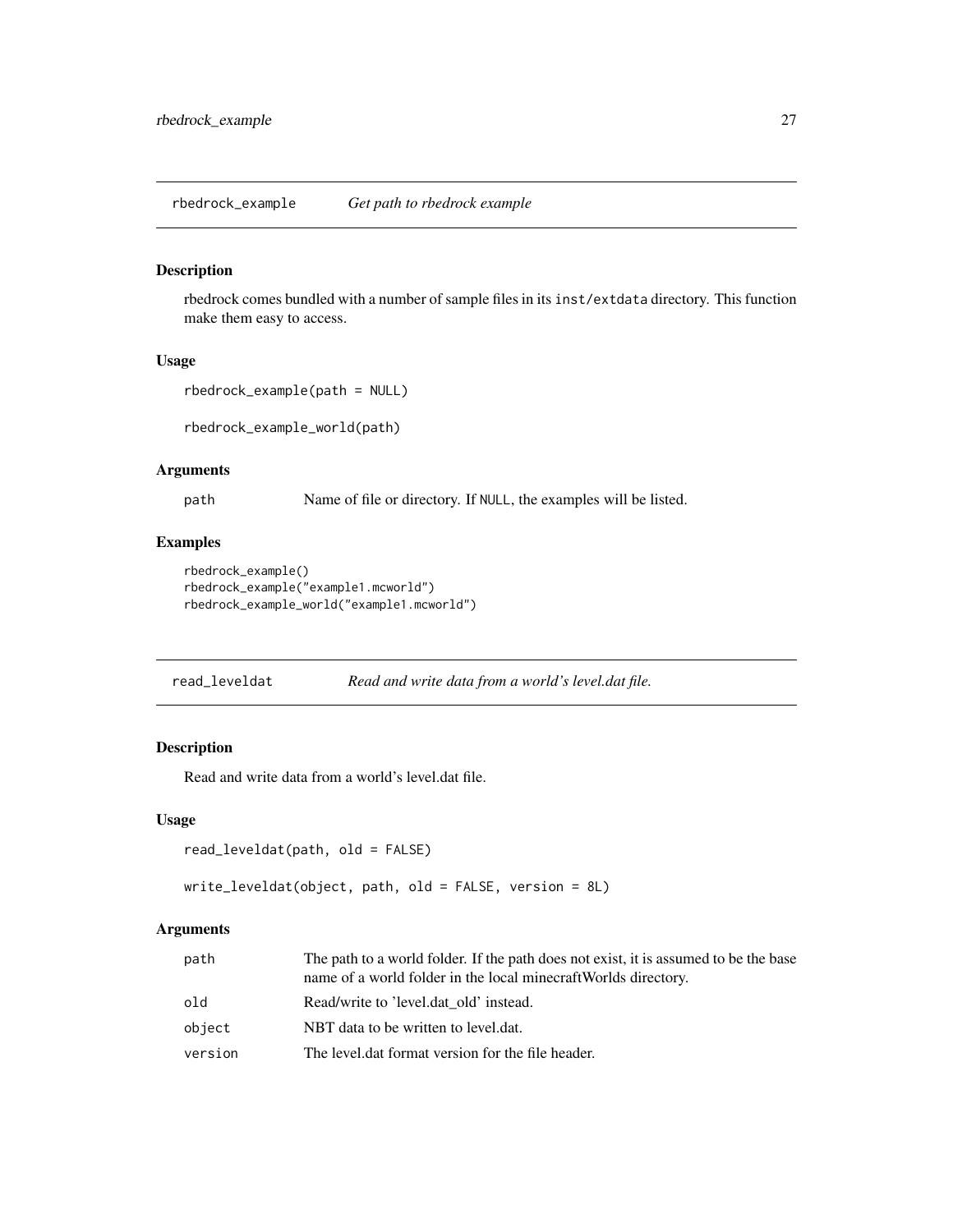# <span id="page-27-0"></span>Value

read\_leveldat returns an nbtnode object.

write\_leveldat returns a copy of the data written.

simulation\_area *Calculate a player-based simulation area*

#### Description

Calculate a player-based simulation area

# Usage

simulation\_area(sim\_distance,  $x = 0$ ,  $z = 0$ )

# Arguments

| sim distance | A sim distance setting                       |
|--------------|----------------------------------------------|
| x, z         | Chunk coordinates where a player is standing |

# Value

A data.frame containing the chunk coordinates in the simulation area.

# Description

Calculate a player-based spawning area

#### Usage

```
spawning_area(sim_distance, x = 0, z = 0)
```
# Arguments

| sim_distance | A sim distance setting                                           |
|--------------|------------------------------------------------------------------|
| x, z         | Chunk coordinates where a player is standing (can be fractional) |

# Value

A data.frame containing the chunk coordinates in the spawning area.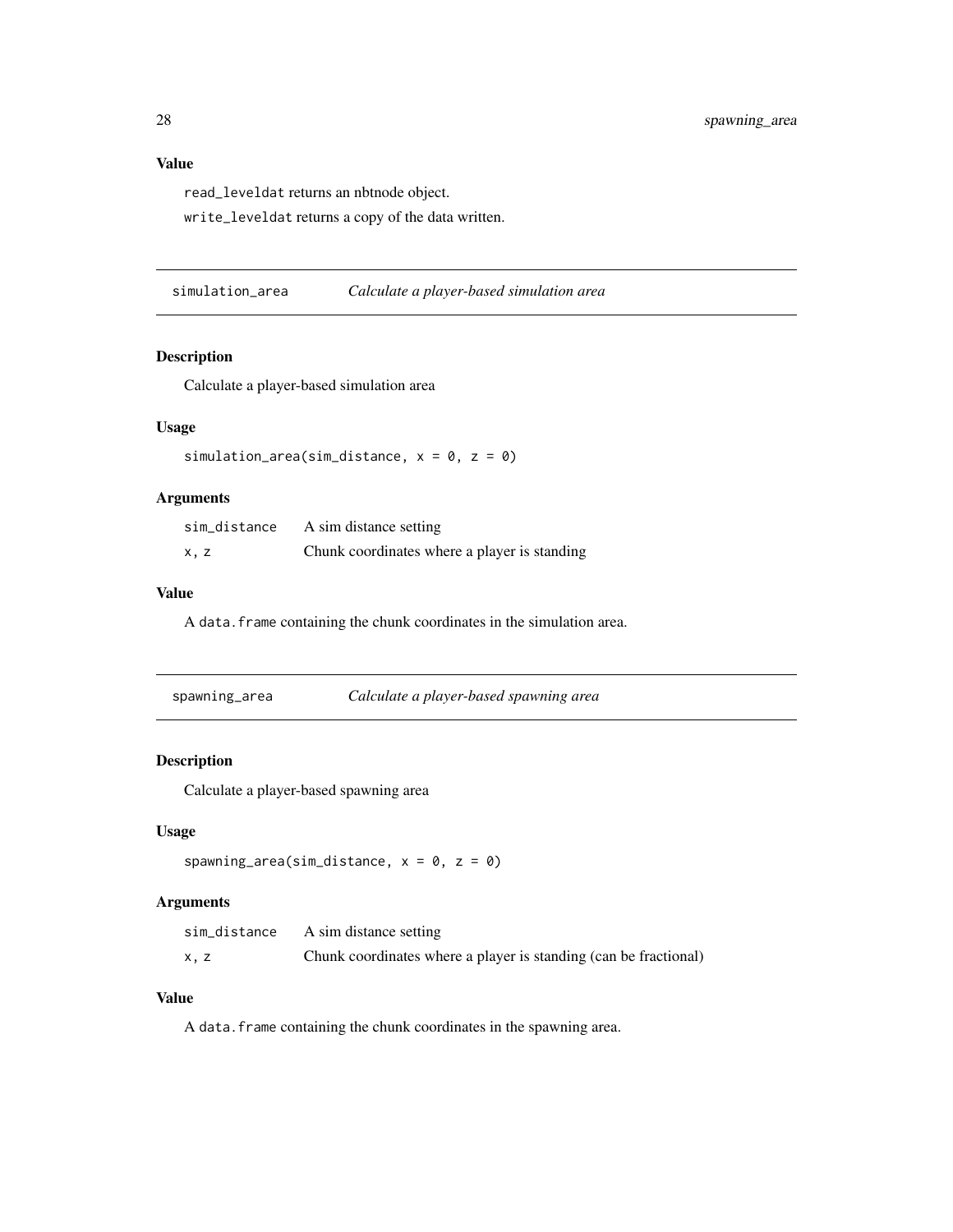#### <span id="page-28-0"></span>**Description**

SubchunkBlocks data (tag 47) holds information about the blocks in a subchunks. Each chunk is divided into multiple 16x16x16 subchunks, and each subchunk is stored separately and indicated by the use of the subtag. Blocks are stored in a palette-based format. Subchunks can have two layers of blocks, and the extra layer is most-often used to store water for water-logged blocks.

These functions return block data as strings containing the block name and block states. The strings' format is blockname@state1=value1@state2=value2 etc. Blocks may have 0 or more states.

get\_subchunk\_blocks\_data() loads SubchunkBlocks data from a bedrockdb. It will silently drop and keys not representing SubchunkBlocks data.

get\_subchunk\_blocks\_value() loads SubchunkBlocks data from a bedrockdb. It only supports loading a single value.

get\_subchunk\_blocks\_from\_chunk() loads SubchunkBlocks data from a bedrockdb. It supports efficiently loading subchunk block data from a single chunk.

put\_subchunk\_blocks\_data(), put\_subchunk\_blocks\_values(), and put\_subchunk\_blocks\_value() store SubchunkBlocks data into a bedrockdb.

read\_subchunk\_blocks\_value() decodes binary SubchunkBlock data.

subchunk\_origins() returns a matrix containing the block coordinate of the lower NW corner of subchunk keys

subchunk\_coords() determines the block coordinates of blocks based on their array indexes and their subchunk origins.

#### Usage

```
get_subchunk_blocks_data(
  db,
  x,
  z,
  dimension,
  subchunk,
  names_only = FALSE,
  extra_block = FALSE
)
get_subchunk_blocks_value(
  db,
  x,
  z,
  dimension,
  subchunk,
  names_only = FALSE,
```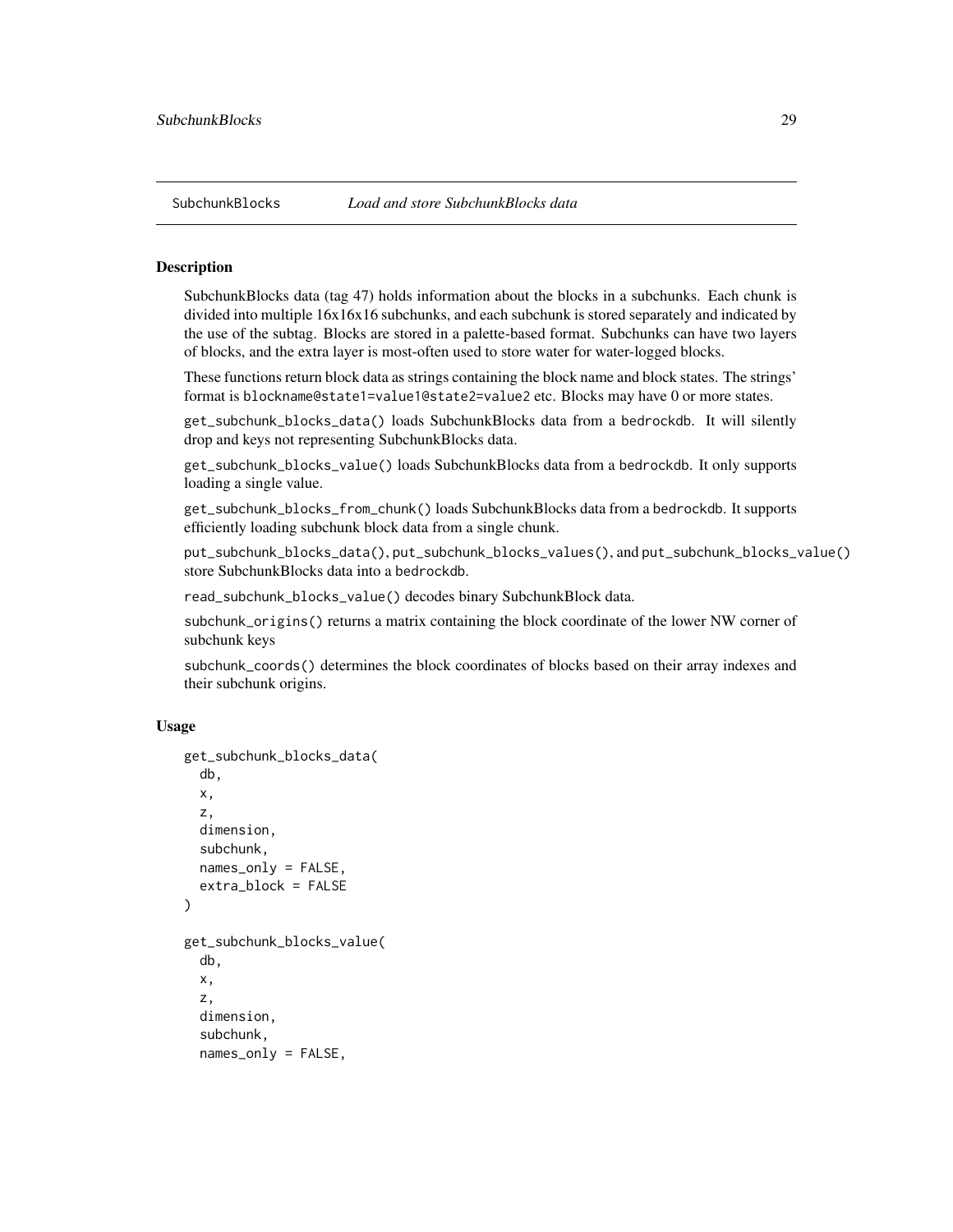```
extra_block = FALSE
\lambdaget_subchunk_blocks_from_chunk(
  db,
  x,
  z,
  dimension,
 names_only = FALSE,
  extra_block = FALSE
)
put_subchunk_blocks_data(db, data, version = 9L)
put_subchunk_blocks_values(db, x, z, dimension, subchunk, values, version = 9L)
put_subchunk_blocks_value(db, x, z, dimension, subchunk, value, version = 9L)
read_subchunk_blocks_value(
  rawdata,
 missing_offset = NA,
 names_only = FALSE,
 extra_block = FALSE
)
write_subchunk_blocks_value(object, version = 9L, missing_offset = NA_integer_)
subchunk_origins(keys)
subchunk_coords(ind, origins = subchunk_origins(names(ind)))
```
# Arguments

| db           | A bedrockdb object.                                                                                                                                                                              |
|--------------|--------------------------------------------------------------------------------------------------------------------------------------------------------------------------------------------------|
|              | x, z, dimension Chunk coordinates to extract data from. x can also be a character vector of db<br>keys.                                                                                          |
| subchunk     | Subchunk indexes to extract data from.                                                                                                                                                           |
| $names_only$ | A logical scalar. Return only the names of the blocks, ignoring block states.                                                                                                                    |
| extra_block  | A logical scalar. Append the extra block layer to the output (separated by ";").<br>This is mostly useful if you have waterlogged blocks. If the extra block is air, it<br>will not be appended. |
| data         | A named list of $16x16x16$ character() arrays                                                                                                                                                    |
| version      | Which format of subchunk data to use                                                                                                                                                             |
| values       | A list of 16x16x16 character() arrays                                                                                                                                                            |
| value        | A 16x16x16 character array                                                                                                                                                                       |
| rawdata      | a raw vector holding binary SubchunkBlock data                                                                                                                                                   |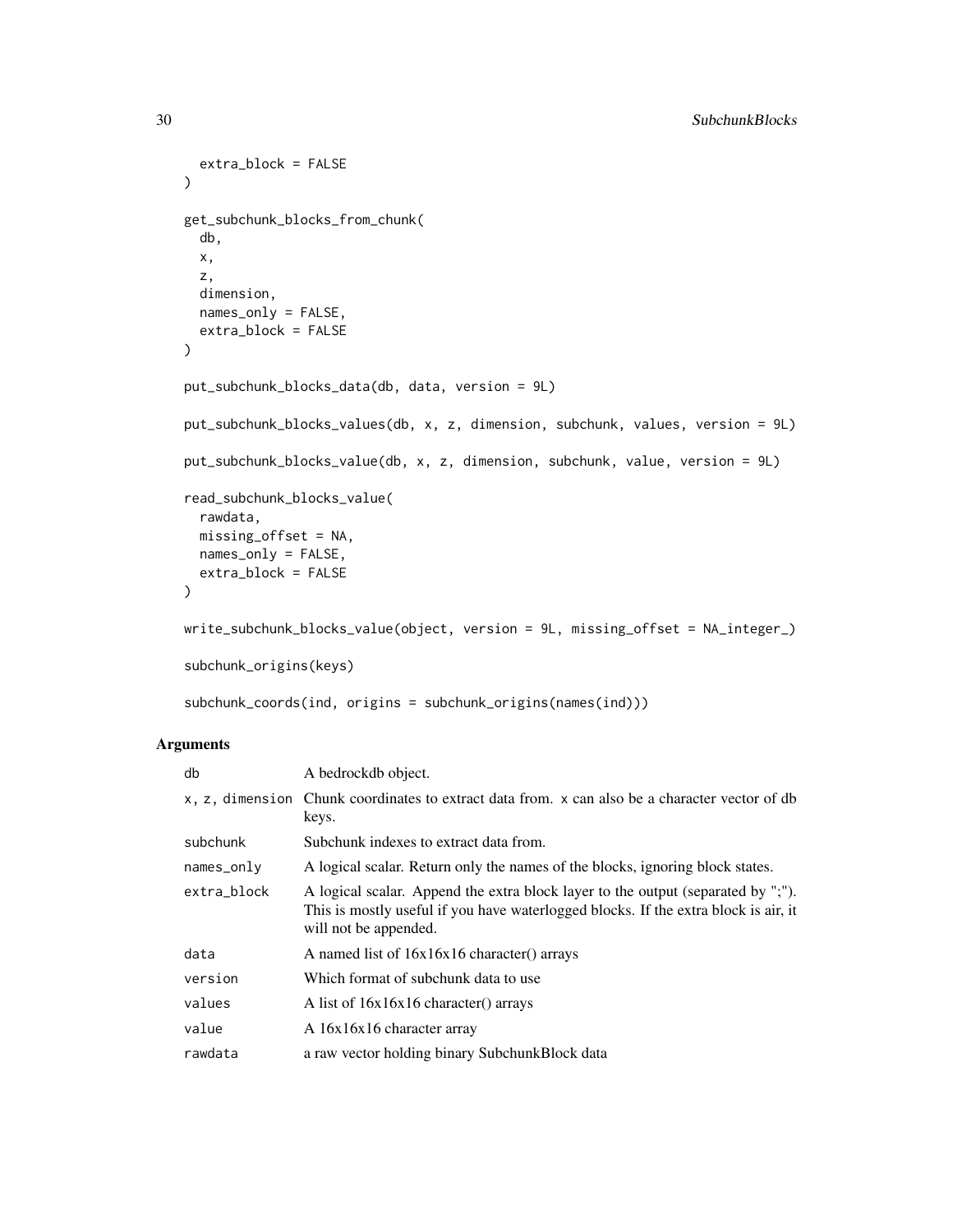# SubchunkBlocks 31

|         | missing_offset subchunk offset to use if one is not found in rawdata                              |
|---------|---------------------------------------------------------------------------------------------------|
| object  | A 16x16x16 character array.                                                                       |
| keys    | A character vector of database keys.                                                              |
| ind     | Numeric vector or a named list of numeric vectors containing indexes for blocks<br>in a subchunk. |
| origins | A matrix of subchunk origins.                                                                     |

# Details

If a subchunk contains only air it will not be stored in the database, and missing subchunks are considered air.

#### Value

get\_subchunk\_blocks\_data() returns a list of the of the values returned by read\_subchunk\_blocks\_value().

get\_subchunk\_blocks\_value() and read\_subchunk\_blocks\_value() return a 16x16x16 character array. The axes represent the x, y, and z dimensions in that order.

get\_subchunk\_blocks\_from\_chunk() returns a list of the of the values returned by read\_subchunk\_blocks\_value(). read\_subchunk\_blocks\_value() returns a 16x16x16 character array. The axes represent the x, y, and z dimensions in that order.

subchunk\_coords() returns a 3-column matrix of block coordinates.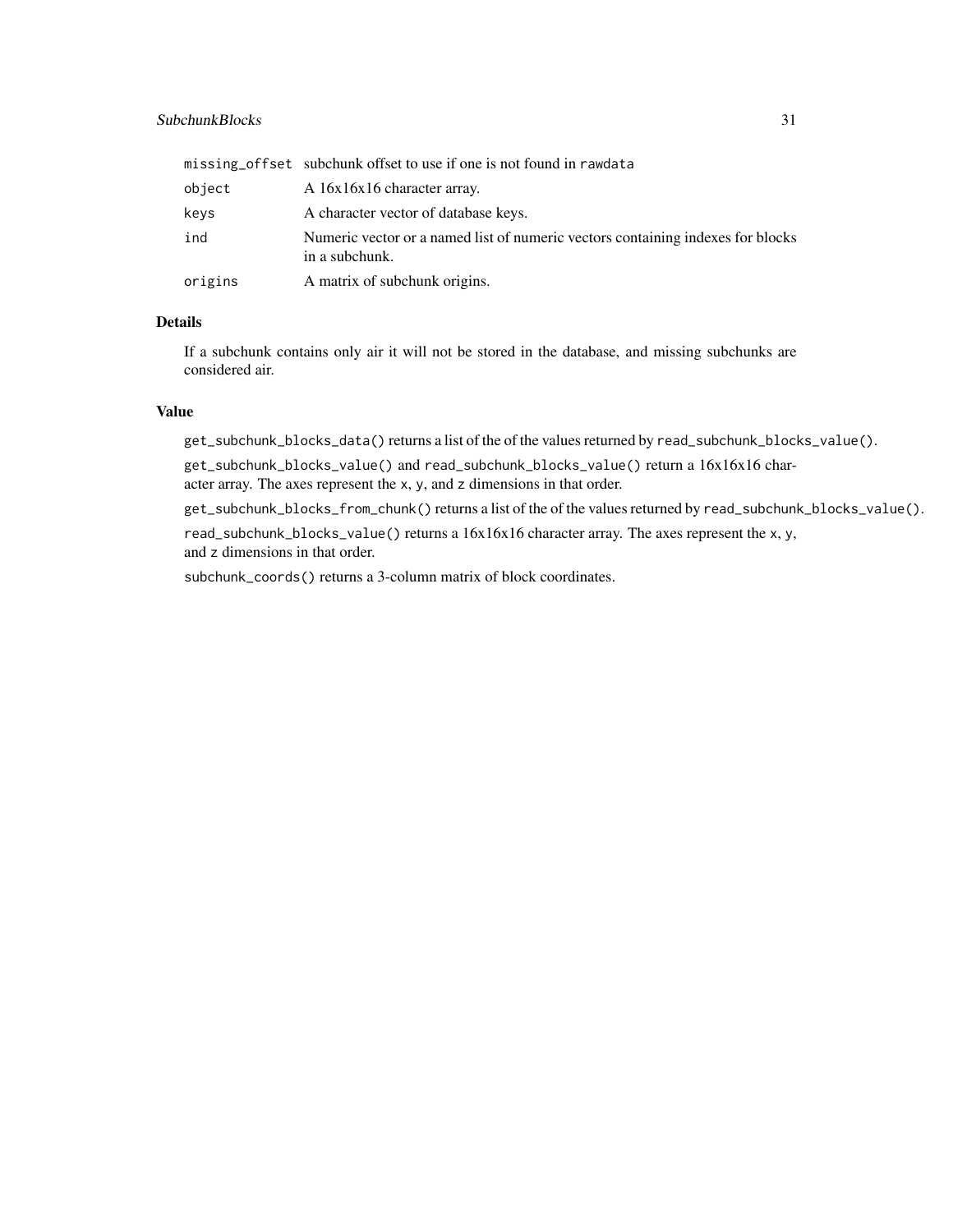# <span id="page-31-0"></span>**Index**

bedrock\_random, [4](#page-3-0) bedrock\_random\_create\_seed, [5](#page-4-0) bedrock\_random\_get\_double *(*bedrock\_random*)*, [4](#page-3-0) bedrock\_random\_get\_float *(*bedrock\_random*)*, [4](#page-3-0) bedrock\_random\_get\_int *(*bedrock\_random*)*, [4](#page-3-0) bedrock\_random\_get\_uint *(*bedrock\_random*)*, [4](#page-3-0) bedrock\_random\_seed *(*bedrock\_random*)*, [4](#page-3-0) bedrock\_random\_state *(*bedrock\_random*)*, [4](#page-3-0) bedrockdb, [2](#page-1-0) biome\_id *(*list\_biomes*)*, [18](#page-17-0) Biomes, [6](#page-5-0) BlockEntities, [7](#page-6-0)

```
Checksums, 7
chunk_keys, 9
chunk_origin, 10
chunk_origin<- (chunk_origin), 10
chunk_origins (chunk_keys), 9
chunk_positions (chunk_keys), 9
chunk_tag_int (chunk_keys), 9
chunk_tag_str (chunk_keys), 9
ChunkVersion, 8
close.bedrockdb (bedrockdb), 2
create_chunk_keys (chunk_keys), 9
create_world (minecraft_worlds), 23
```

```
delete_values, 11
```
Entities, [11](#page-10-0) export\_world *(*minecraft\_worlds*)*, [23](#page-22-0)

Finalization, [12](#page-11-0)

get\_2dmaps\_data *(*Maps2D*)*, [19](#page-18-0) get\_2dmaps\_value *(*Maps2D*)*, [19](#page-18-0) get\_2dmaps\_values *(*Maps2D*)*, [19](#page-18-0) get\_3dmaps\_data *(*Maps3D*)*, [21](#page-20-0)

get\_3dmaps\_value *(*Maps3D*)*, [21](#page-20-0) get\_3dmaps\_values *(*Maps3D*)*, [21](#page-20-0) get\_biomes\_data *(*Biomes*)*, [6](#page-5-0) get\_biomes\_value *(*Biomes*)*, [6](#page-5-0) get\_block\_entities\_data *(*BlockEntities*)*, [7](#page-6-0) get\_checksums\_data *(*Checksums*)*, [7](#page-6-0) get\_checksums\_value *(*Checksums*)*, [7](#page-6-0) get\_chunk\_blocks\_data, [13](#page-12-0) get\_chunk\_blocks\_value *(*get\_chunk\_blocks\_data*)*, [13](#page-12-0) get\_chunk\_blocks\_values *(*get\_chunk\_blocks\_data*)*, [13](#page-12-0) get\_chunk\_version\_data *(*ChunkVersion*)*, [8](#page-7-0) get\_chunk\_version\_value *(*ChunkVersion*)*, [8](#page-7-0) get\_cnc\_biomes\_data *(*Maps3D*)*, [21](#page-20-0) get\_cnc\_biomes\_value *(*Maps3D*)*, [21](#page-20-0) get\_cnc\_biomes\_values *(*Maps3D*)*, [21](#page-20-0) get\_data *(*get\_values*)*, [16](#page-15-0) get\_entities\_data *(*Entities*)*, [11](#page-10-0) get\_finalization\_data *(*Finalization*)*, [12](#page-11-0) get\_finalization\_value *(*Finalization*)*, [12](#page-11-0) get\_hsa\_data *(*HSA*)*, [17](#page-16-0) get\_hsa\_value *(*HSA*)*, [17](#page-16-0) get\_keys, [14](#page-13-0) get\_nbt\_data, [15](#page-14-0) get\_nbt\_tag *(*nbt\_byte*)*, [24](#page-23-0) get\_nbt\_value *(*get\_nbt\_data*)*, [15](#page-14-0) get\_nbt\_values *(*get\_nbt\_data*)*, [15](#page-14-0) get\_pending\_block\_ticks\_data *(*PendingBlockTicks*)*, [25](#page-24-0) get\_random\_block\_ticks\_data *(*RandomBlockTicks*)*, [26](#page-25-0) get\_subchunk\_blocks\_data *(*SubchunkBlocks*)*, [29](#page-28-0) get\_subchunk\_blocks\_from\_chunk *(*SubchunkBlocks*)*, [29](#page-28-0)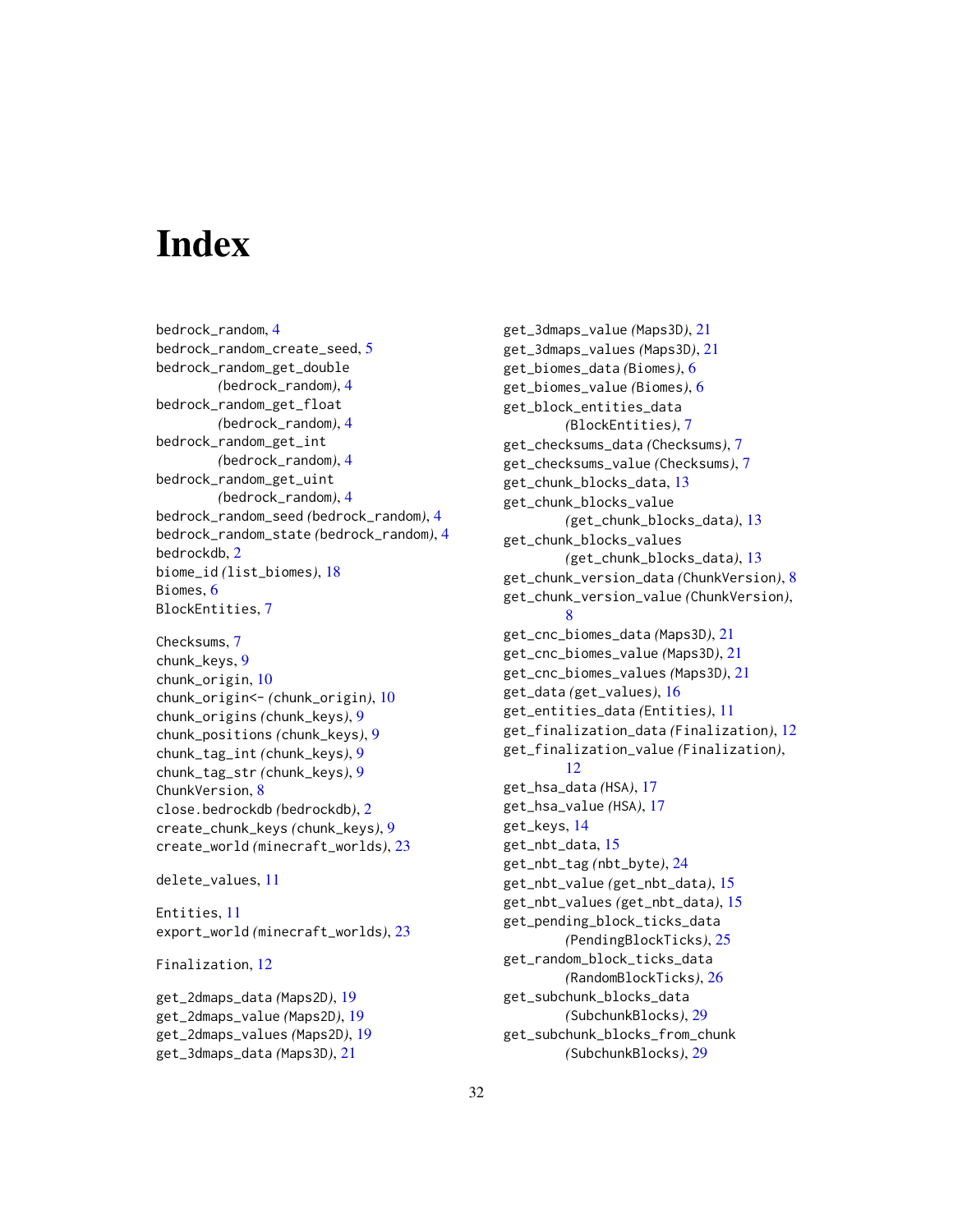#### $I<sub>N</sub>DEX$  33

get\_subchunk\_blocks\_value *(*SubchunkBlocks*)*, [29](#page-28-0) get\_value *(*get\_values*)*, [16](#page-15-0) get\_values, [16](#page-15-0) get\_world\_path *(*minecraft\_worlds*)*, [23](#page-22-0)

has\_values *(*get\_values*)*, [16](#page-15-0) HSA, [17](#page-16-0)

import\_world *(*minecraft\_worlds*)*, [23](#page-22-0) is\_nbt *(*nbt\_byte*)*, [24](#page-23-0)

list\_biomes, [18](#page-17-0) list\_worlds *(*minecraft\_worlds*)*, [23](#page-22-0) locate\_blocks, [19](#page-18-0)

Maps2D, [19](#page-18-0) Maps3D, [21](#page-20-0) minecraft\_worlds, [23](#page-22-0)

nbt\_byte, [24](#page-23-0) nbt\_byte\_array *(*nbt\_byte*)*, [24](#page-23-0) nbt\_compound *(*nbt\_byte*)*, [24](#page-23-0) nbt\_double *(*nbt\_byte*)*, [24](#page-23-0) nbt\_float *(*nbt\_byte*)*, [24](#page-23-0) nbt\_int *(*nbt\_byte*)*, [24](#page-23-0) nbt\_int\_array *(*nbt\_byte*)*, [24](#page-23-0) nbt\_list *(*nbt\_byte*)*, [24](#page-23-0) nbt\_long *(*nbt\_byte*)*, [24](#page-23-0) nbt\_long\_array *(*nbt\_byte*)*, [24](#page-23-0) nbt\_short *(*nbt\_byte*)*, [24](#page-23-0) nbt\_string *(*nbt\_byte*)*, [24](#page-23-0)

```
parse_chunk_keys (chunk_keys), 9
payload (nbt_byte), 24
PendingBlockTicks, 25
put_2dmaps_data (Maps2D), 19
put_2dmaps_value (Maps2D), 19
put_2dmaps_values (Maps2D), 19
put_3dmaps_data (Maps3D), 21
put_3dmaps_value (Maps3D), 21
put_3dmaps_values (Maps3D), 21
put_biomes_data (Biomes), 6
put_biomes_value (Biomes), 6
put_biomes_values (Biomes), 6
put_block_entities_data
        (BlockEntities), 7
put_chunk_blocks_data
        (get_chunk_blocks_data), 13
```
put\_chunk\_blocks\_value *(*get\_chunk\_blocks\_data*)*, [13](#page-12-0) put\_chunk\_blocks\_values *(*get\_chunk\_blocks\_data*)*, [13](#page-12-0) put\_chunk\_version\_data *(*ChunkVersion*)*, [8](#page-7-0) put\_chunk\_version\_value *(*ChunkVersion*)*, [8](#page-7-0) put\_chunk\_version\_values *(*ChunkVersion*)*, [8](#page-7-0) put\_cnc\_biomes\_data *(*Maps3D*)*, [21](#page-20-0) put\_cnc\_biomes\_value *(*Maps3D*)*, [21](#page-20-0) put\_cnc\_biomes\_values *(*Maps3D*)*, [21](#page-20-0) put\_data *(*put\_values*)*, [25](#page-24-0) put\_entities\_data *(*Entities*)*, [11](#page-10-0) put\_finalization\_data *(*Finalization*)*, [12](#page-11-0) put\_finalization\_value *(*Finalization*)*, [12](#page-11-0) put\_finalization\_values *(*Finalization*)*, [12](#page-11-0) put\_hsa\_data *(*HSA*)*, [17](#page-16-0) put\_hsa\_value *(*HSA*)*, [17](#page-16-0) put\_hsa\_values *(*HSA*)*, [17](#page-16-0) put\_nbt\_data *(*get\_nbt\_data*)*, [15](#page-14-0) put\_nbt\_value *(*get\_nbt\_data*)*, [15](#page-14-0) put\_nbt\_values *(*get\_nbt\_data*)*, [15](#page-14-0) put\_pending\_block\_ticks\_data *(*PendingBlockTicks*)*, [25](#page-24-0) put\_random\_block\_ticks\_data *(*RandomBlockTicks*)*, [26](#page-25-0) put\_subchunk\_blocks\_data *(*SubchunkBlocks*)*, [29](#page-28-0) put\_subchunk\_blocks\_value *(*SubchunkBlocks*)*, [29](#page-28-0) put\_subchunk\_blocks\_values *(*SubchunkBlocks*)*, [29](#page-28-0) put\_value *(*put\_values*)*, [25](#page-24-0) put\_values, [25](#page-24-0)

RandomBlockTicks, [26](#page-25-0) rbedrock\_example, [27](#page-26-0) rbedrock\_example\_world *(*rbedrock\_example*)*, [27](#page-26-0) read\_2dmaps\_value *(*Maps2D*)*, [19](#page-18-0) read\_3dmaps\_value *(*Maps3D*)*, [21](#page-20-0) read\_checksums\_value *(*Checksums*)*, [7](#page-6-0) read\_chunk\_version\_value *(*ChunkVersion*)*, [8](#page-7-0) read\_finalization\_value *(*Finalization*)*, [12](#page-11-0)